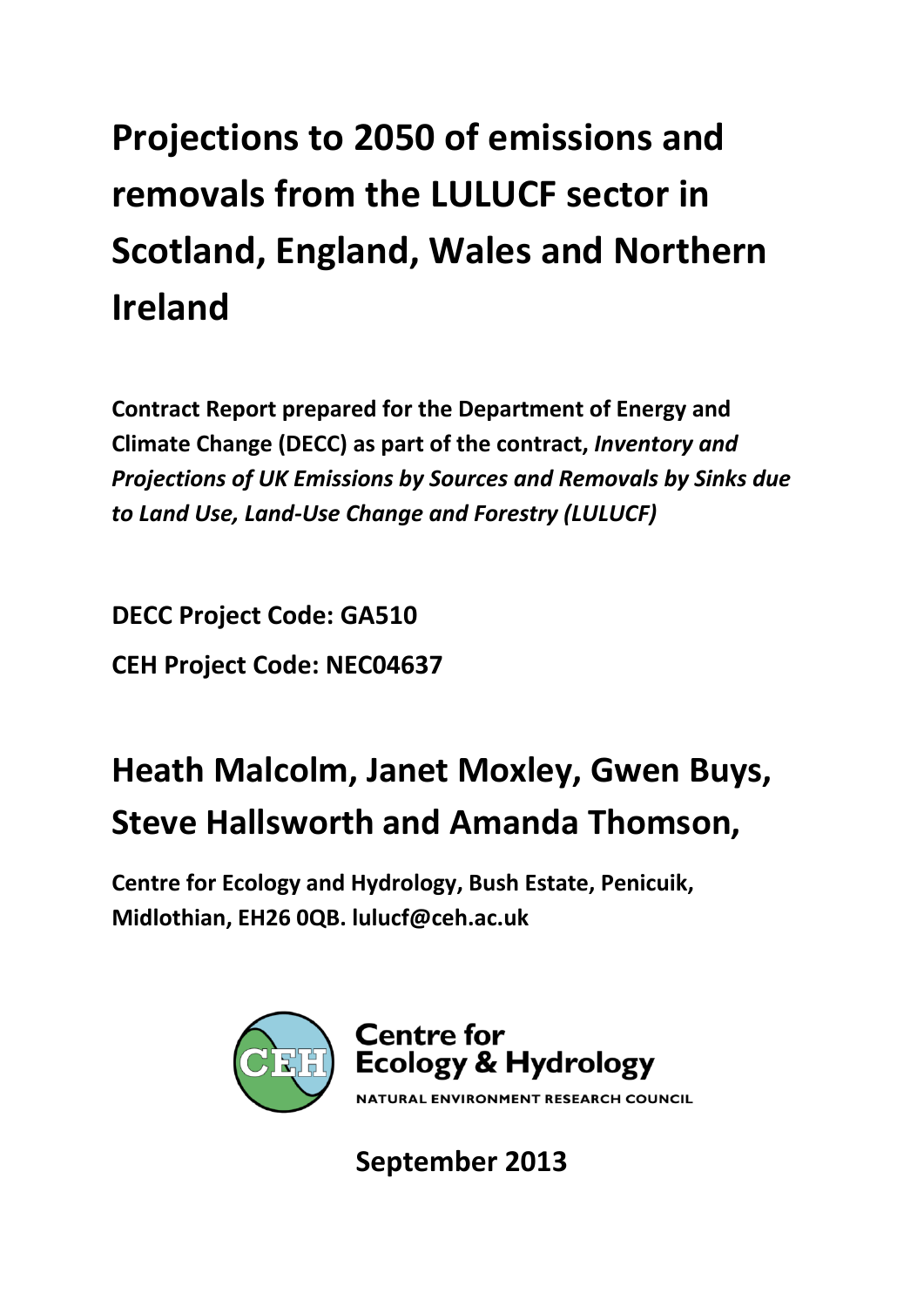### **Projections to 2050 of emissions and removals from the LULUCF sector in Scotland, England, Wales and Northern Ireland**

#### **Summary for Policy Makers**

- The UK is required to report projections for the Land Use, Land Use Change and Forestry (LULUCF) sector for carbon budgets under the UK Climate Change Act, for the European Union Monitoring Mechanism and the UN Framework Convention on Climate Change. LULUCF activities can result in net emissions or removals of greenhouse gases, and carbon stocks are also calculated. This report provides the UK figures spatially disaggregated to the Devolved Administration level, giving separate projections data for Scotland, England, Wales and Northern Ireland.
- The LULUCF sector (sector 5 in the national greenhouse gas inventory) is divided into six land use types for reporting of emissions/removals: 5A Forest Land, 5B Cropland, 5C Grassland, 5D Wetlands, 5E Settlements, 5F Other Land. (Note that there is a separate inventory sector dedicated to emissions from agricultural activities, although some agricultural activities are reported in the cropland category of LULUCF). Net carbon stock changes from Harvested Wood Products are reported in 5G Other.
- Projections are made for net emissions and removals of greenhouse gases to 2050, arising from LULUCF activities reported in the latest (1990-2011) greenhouse gas inventory, reporting at the Devolved Administration level<sup>1</sup>. These projections are also reported at the UK level in a separate report<sup>2</sup>.
- Four initial scenarios (Business‐As‐Usual (BAU), High emissions, Mid emissions and Low emissions) have been constructed. The non-BAU scenarios have also been modified to include continuing cropland‐grassland rotations (churn). The scenarios were developed by a policy maker stakeholder group from trajectories in the 2050 DECC calculator report and take account of land use policies and aspirations.
- The main results are:
	- o The LULUCF sector is predicted to be a net source of GHG emissions in England, Wales and Northern Ireland until at least 2040 under all scenarios. Scotland is predicted to be a net sink for the whole period under the Low and Mid scenarios but a net source from between 2025 and 2035 under the remaining scenarios.
	- o All scenarios for each DA show an increase from 2012 to a peak in net emissions to the atmosphere between 2025 and 2035, after which they either stabilize or decline.
	- o The LULUCF sector in each DA is dominated by  $CO<sub>2</sub>$  emissions and removals, although  $N_2O$  emissions also make a significant contribution.
	- o The Forest Land, Cropland and Grassland land use categories dominate the trend in all DAs.
	- o The "churn" scenarios increase overall net emissions for all scenarios for each DA, as net emissions from Cropland are maintained, rather than declining over time, as in the original scenarios

  $1$  The DA level 1990-2011 Greenhouse Gas Inventory is available at

http://naei.defra.gov.uk/reports/reports?report\_id=756<br><sup>2</sup> Projections to 2050 at the UK level are available at http://naei.defra.gov.uk/reports/reports?report\_id=752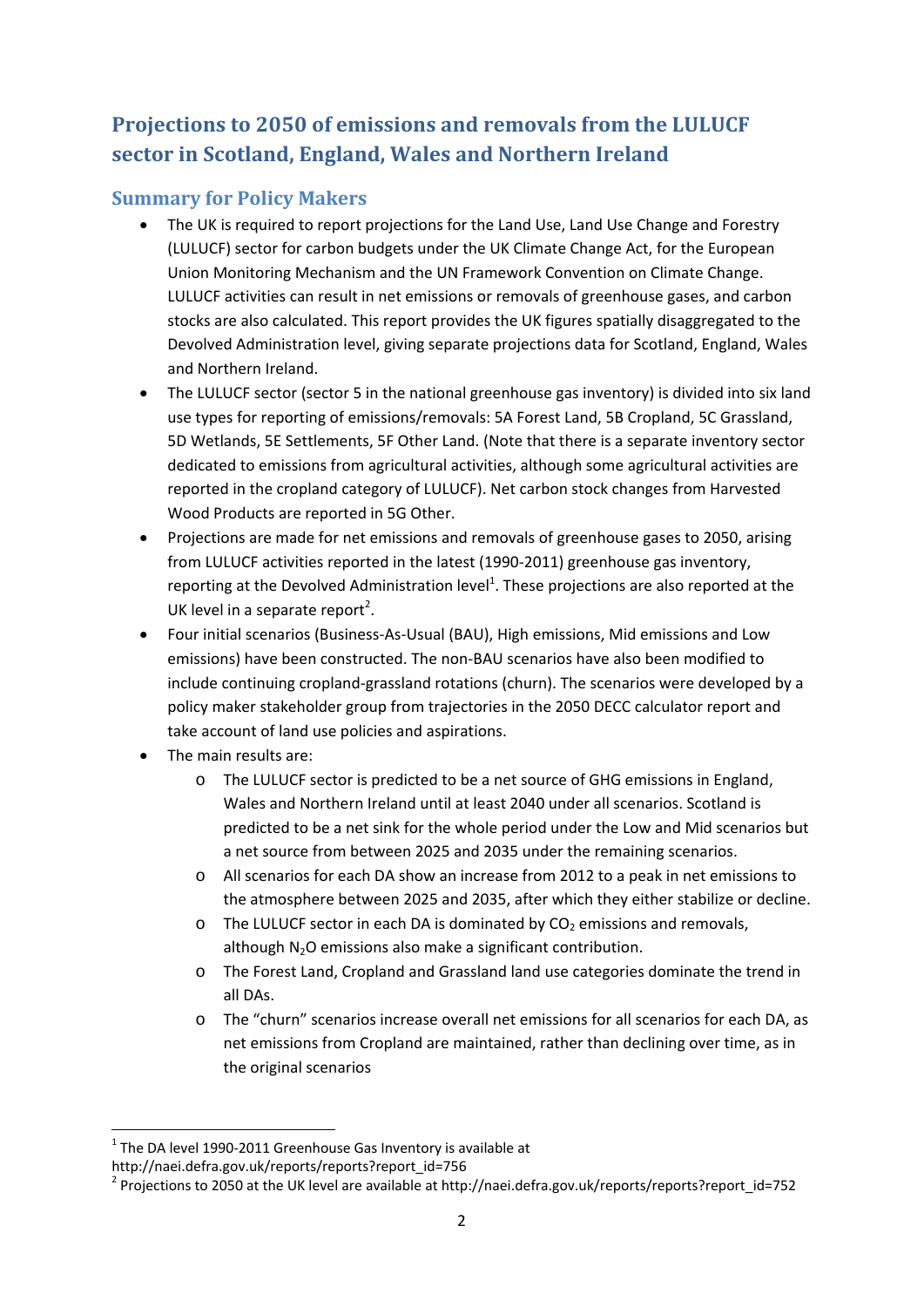• Changes in the LULUCF inventory this year include new activities ( $N<sub>2</sub>O$  from forest drainage, where emissions can increase due to increased soil mineralisation, and GHG emissions from non‐forest wildfires) and the revision of existing activities (forest wildfires, and biomass burning after deforestation). More details are given in the 1990‐2011 National Inventory Report<sup>3</sup>. The projections follow the same trend as before but for England, Scotland and Northern Ireland the overall emissions over the full time period are slightly higher. For Wales the overall emissions are higher before and lower after 2011.

  $^3$  Available at http://uk-air.defra.gov.uk/reports/cat07/1305301238\_ukghgi-90-11\_main\_chapters\_Issue3.pdf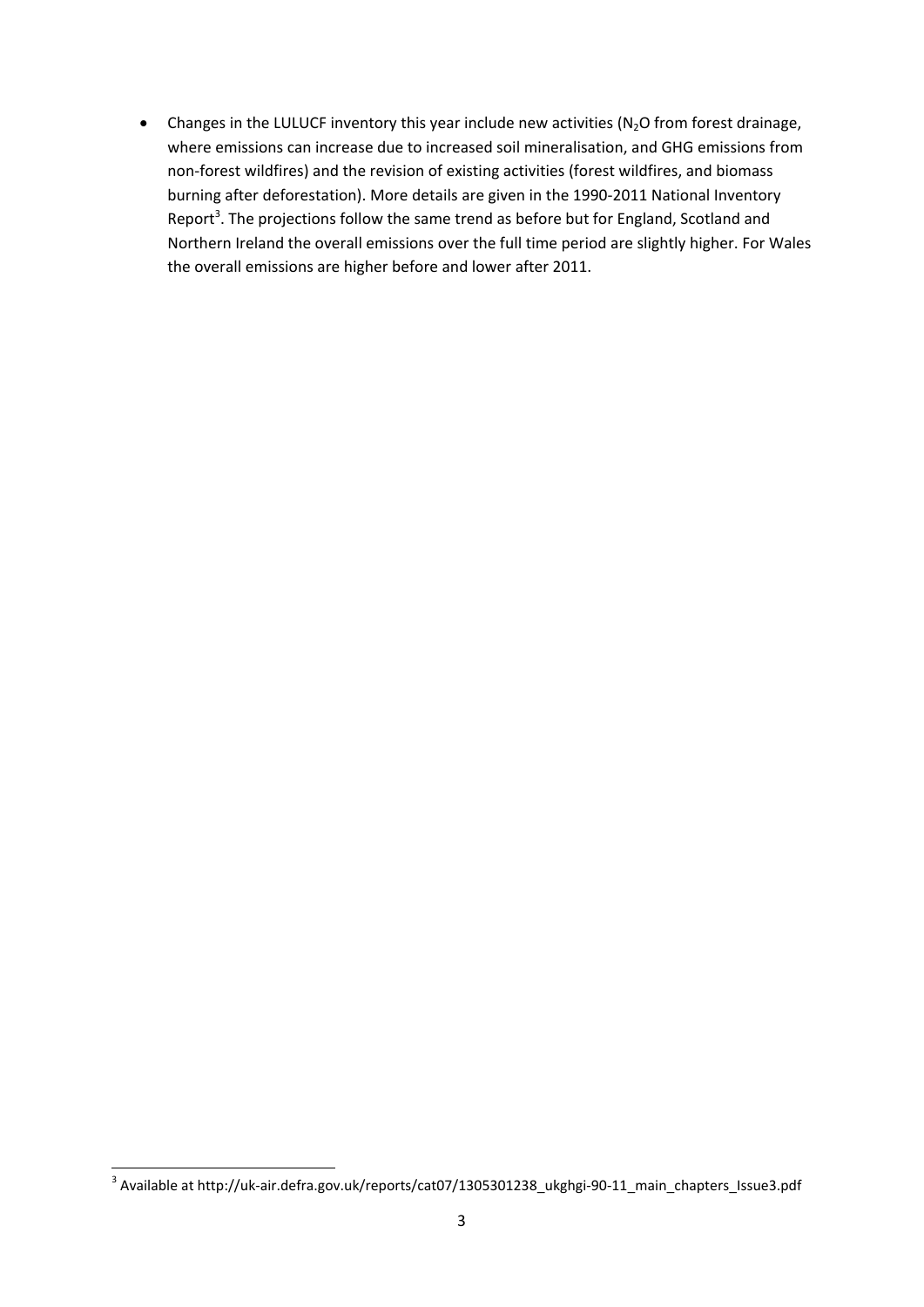#### **Introduction**

The UK is required to report projections of greenhouse gas emissions and removals from Land Use, Land Use Change and Forestry (LULUCF) activities for carbon budgets under the UK Climate Change Act, for the European Union Monitoring Mechanism and the UN Framework Convention on Climate Change.

Previously, the Centre for Ecology & Hydrology (CEH) projected emissions/removals to 2020 based on the continuation of current trends in forest planting, land use change and other land use activities (the 'Business as Usual' or Mid scenario). Scenarios of high and low emissions above and below the Mid scenario were based on reduced or increased rates of forest planting or the upper or lower limits of the 95% confidence interval of current activity rates.

The UK now requires calculation of projections of emissions/removals up to 2050 (the target date for 80% emissions reductions below the 1990 baseline in the UK Climate Change Act). Such an undertaking is more complex and cannot use the simple trend extrapolation of the 2020 projection methodology. Land use policies and aspirations (e.g. achieving a certain percentage of forest cover by 2050) need to be taken into consideration. Projected land use change also needs to be internally consistent, i.e. the increased area of one land use type will be matched by the reduced area of another.

This report outlines the projections to 2050 which have been made for carbon stock changes (resulting in net carbon dioxide emissions) and emissions of greenhouse gases (carbon dioxide  $(CO<sub>2</sub>)$ , methane  $(CH<sub>4</sub>)$  and nitrous oxide (N<sub>2</sub>O)) and removal of CO<sub>2</sub> arising from LULUCF activities reported in the latest (1990-2011) greenhouse gas inventory. Four initial policy scenarios (Business-As‐Usual (BAU), High emissions, Mid emissions and Low emissions) have been constructed. The assumptions underlying the projections were developed by a group of representatives from DECC, Defra, CEH and the Devolved Administration governments (see Annex 1). The non‐BAU scenarios have also been modified to include continuing cropland‐grassland rotations (churn). Projections to 2050 have previously been reported for the UK<sup>4</sup>. This report provides the underlying projections which have been developed for each country (England, Scotland, Wales and Northern Ireland) following publication of the Devolved Administration 1990-2011 Greenhouse Gas Inventory report<sup>5</sup>.

#### **Basis for projections**

The LULUCF sector (sector 5 in the national greenhouse gas inventory) is divided into six land use types for reporting of emissions/removals: 5A Forest Land, 5B Cropland, 5C Grassland, 5D Wetlands, 5E Settlements, 5F Other Land. Net carbon stock changes from Harvested Wood Products are reported in 5G Other, which include carbon stock changes resulting from normal forest management processes (thinning and harvesting) and from conversion of Forest Land to Cropland, Grassland or Settlements (deforestation). Emissions of greenhouse gases to the atmosphere are expressed as positive quantities, and removals of  $CO<sub>2</sub>$  as negative quantities. Emissions of all three greenhouse gases can be combined together into total  $CO<sub>2</sub>$  equivalents, using a Global Warming Potential multiplication factor of 1 for  $CO<sub>2</sub>$ , 21 for CH<sub>4</sub> and 310 for N<sub>2</sub>O. The net LULUCF emission is the balance of emissions and removals across the seven categories (5A‐5G): the net total is smaller than most of the category totals.

 $^4$  Available at http://naei.defra.gov.uk/reports/reports?report\_id=752<br>  $^5$  Available at http://uk-air.defra.gov.uk/reports/cat07/1306070907\_DA\_GHGI\_report\_2011\_Issue1.pdf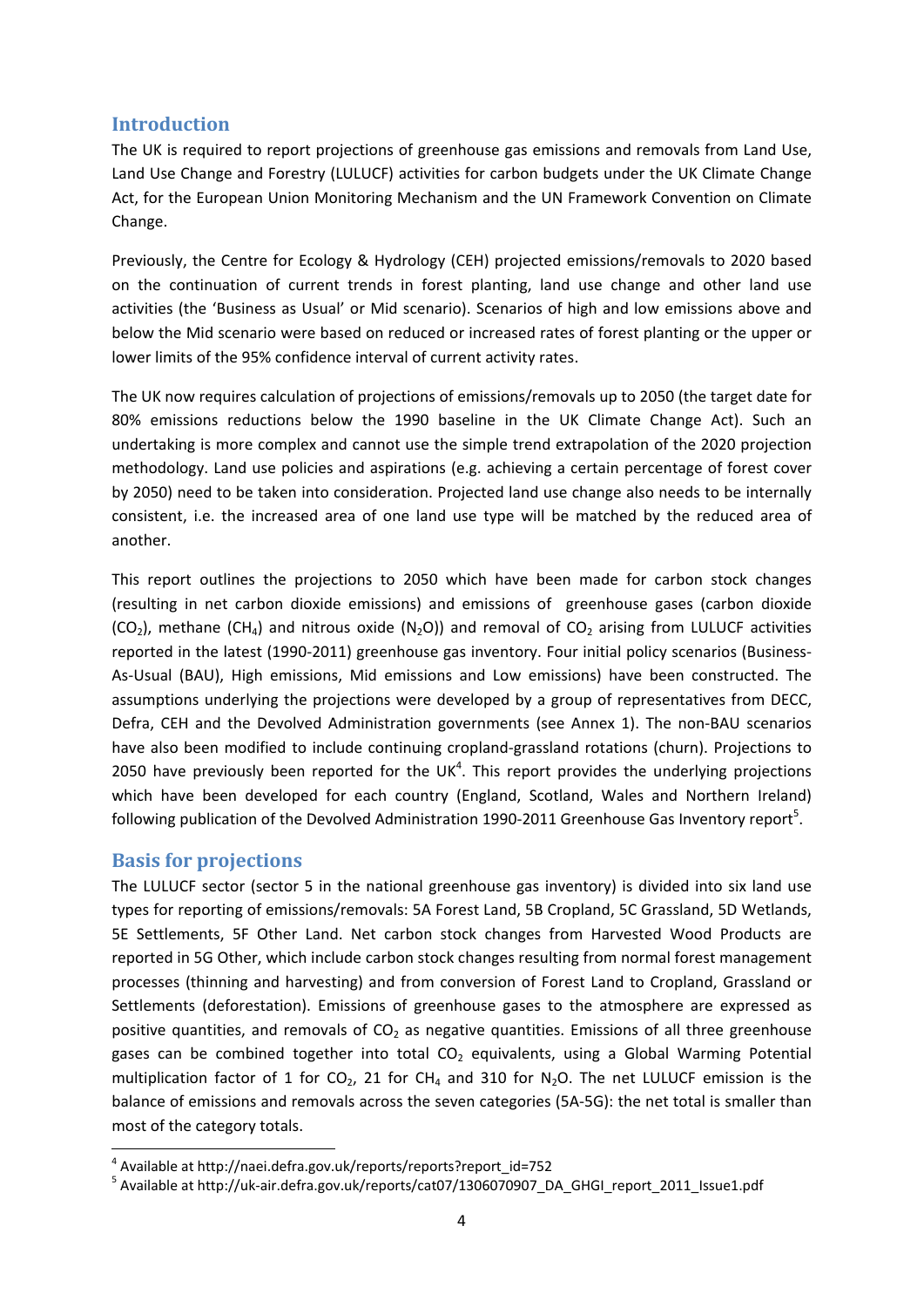Calculations in the LULUCF inventory are done on the basis of activities, which can fall across several land use types (Table 1). The current inventory methodology was used to make the projections to 2050. There are detailed descriptions of the datasets and methodology in Chapter 7 and Annex 3.7 of the 1990‐2011 National Inventory Report (published in April 2013). The *Afforestation* and *Land Use Change (soils)* activities contribute the majority of the emissions/removals in the LULUCF sector. Accordingly, most consideration was given to these activities and to *Deforestation* when developing the assumptions for the different scenarios.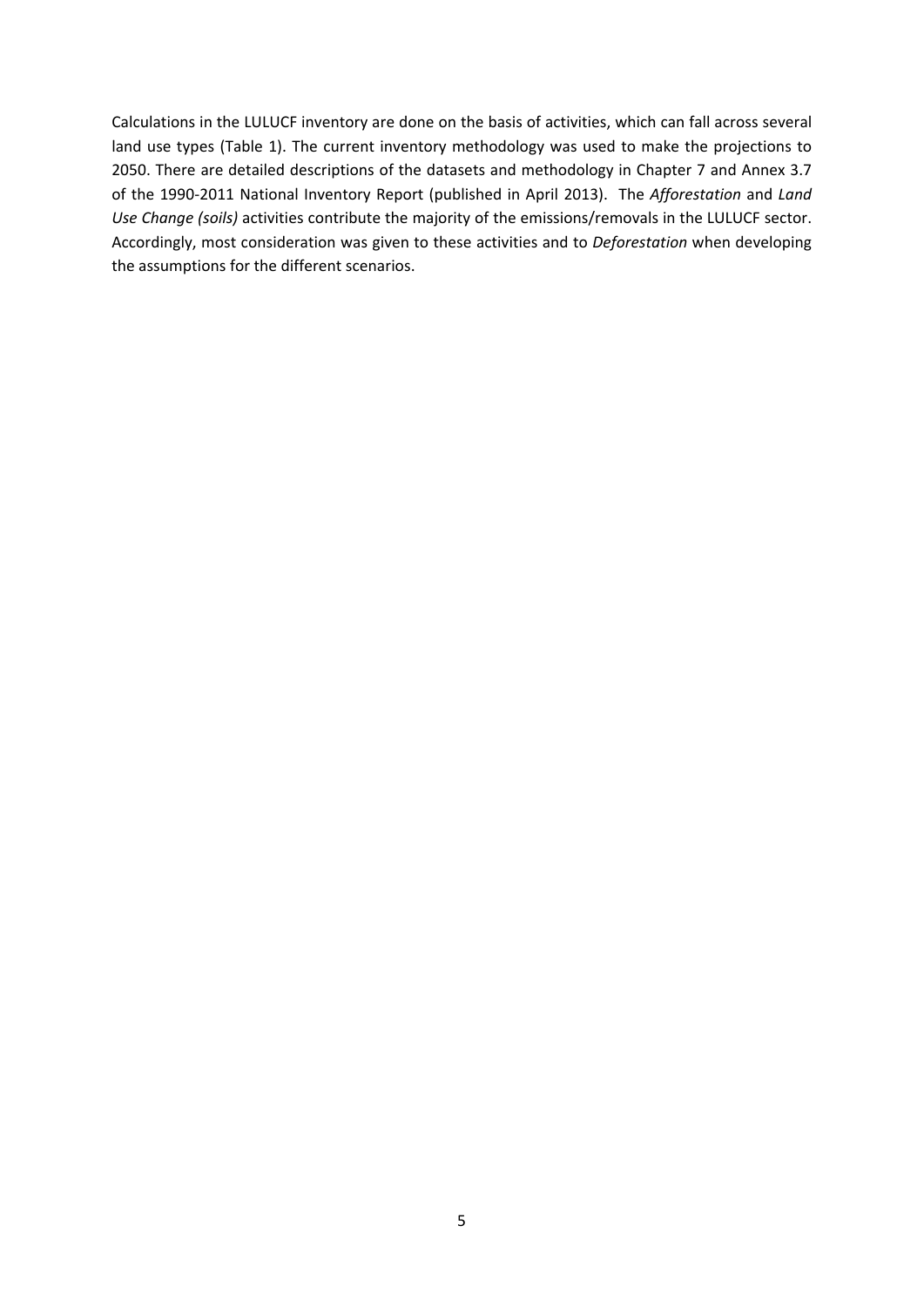| <b>Activity</b> | <b>Description</b>                                                                               | <b>Inventory category</b>                                                     |
|-----------------|--------------------------------------------------------------------------------------------------|-------------------------------------------------------------------------------|
| Afforestation   | The CEH carbon flow model, CFlow, models                                                         | 5A Forest Land (carbon stock                                                  |
|                 | carbon stock changes in forest biomass, litter,                                                  | changes, N <sub>2</sub> O emissions)                                          |
|                 | soil and timber products, driven by forest                                                       | 5G Harvested Wood Products                                                    |
|                 | planting rates since 1921. Estimates are                                                         | (carbon stock changes)                                                        |
|                 | adjusted to take account of losses due to                                                        |                                                                               |
|                 | deforestation. Soil drainage associated with                                                     |                                                                               |
|                 | afforestation produces N <sub>2</sub> O emissions. Nitrogen                                      |                                                                               |
|                 | fertilization of 'poor' forest soils (a subset of                                                |                                                                               |
|                 | total forest planting) produces N <sub>2</sub> O emissions.                                      |                                                                               |
| Wildfires       | Biomass burning emissions from wildfires on                                                      | 5A Forest Land (CO <sub>2</sub> , CH <sub>4</sub> and                         |
|                 | forest land, cropland and grassland                                                              | N <sub>2</sub> O emissions), 5B Cropland                                      |
|                 |                                                                                                  | (CH <sub>4</sub> and N <sub>2</sub> O emissions), 5C                          |
|                 |                                                                                                  | Grassland (CH <sub>4</sub> and N <sub>2</sub> O<br>emissions)                 |
| Land Use        | Soil carbon stock changes due to land use                                                        | 5B Cropland (carbon stock                                                     |
| Change (soils)  | change (LUC) since 1950 are modelled using a                                                     | changes)                                                                      |
|                 | combined land use change matrix/soil carbon                                                      | 5C Grassland (carbon stock                                                    |
|                 | model. Continuing changes due to historical                                                      | changes)                                                                      |
|                 | LUC (>20 years before) are reported under e.g.                                                   | 5E Settlements (carbon stock                                                  |
|                 | Cropland remaining Cropland, and changes due                                                     | changes)                                                                      |
|                 | to more recent LUC(<20 years) are reported                                                       |                                                                               |
|                 | under e.g. Land converted to Cropland.                                                           |                                                                               |
| Land Use        | Biomass carbon stock changes are modelled                                                        | 5B Cropland (carbon stock                                                     |
| Change (non-    | using the same land use change matrix                                                            | changes)                                                                      |
| forest biomass) | approach as for soils. Biomass carbon stock                                                      | 5C Grassland (carbon stock                                                    |
|                 | changes due to changes to and from Forest                                                        | changes)                                                                      |
|                 | Land are estimated under the Afforestation and                                                   | 5E Settlements (carbon stock                                                  |
|                 | Deforestation activities.                                                                        | changes)                                                                      |
| $N2O$ emissions | N <sub>2</sub> O emissions due to disturbance associated                                         | 5B Cropland (N <sub>2</sub> O emissions)                                      |
| from LUC to     | with land use conversion from forest land and                                                    |                                                                               |
| Cropland        | grassland to cropland.                                                                           |                                                                               |
| Deforestation   | Carbon stock changes in forest biomass and                                                       | 5A Forest Land (biomass carbon                                                |
|                 | soils due to permanent conversion of forest<br>land. A proportion of the felled trees are burnt, | stock changes)                                                                |
|                 | and the remainder are converted to timber                                                        | 5B Cropland (soil carbon stock                                                |
|                 | products.                                                                                        | changes; CO <sub>2</sub> , CH <sub>4</sub> and N <sub>2</sub> O<br>emissions) |
|                 |                                                                                                  | 5C Grassland (soil carbon stock                                               |
|                 |                                                                                                  | changes; $CO2$ , CH <sub>4</sub> and N <sub>2</sub> O                         |
|                 |                                                                                                  | emissions)                                                                    |
|                 |                                                                                                  | 5E Settlements (soil carbon                                                   |
|                 |                                                                                                  | stock changes; CO <sub>2</sub> , CH <sub>4</sub> and N <sub>2</sub> O         |
|                 |                                                                                                  | emissions)                                                                    |
|                 |                                                                                                  | 5G Harvested Wood Products                                                    |
|                 |                                                                                                  | (carbon stock changes)                                                        |
| Liming          | Emissions of $CO2$ from the application of lime                                                  | 5B Cropland (CO <sub>2</sub> emissions)                                       |
|                 | (dolomite and limestone) to agricultural land.                                                   | 5C Grassland (CO <sub>2</sub> emissions)                                      |
| Lowland         | Carbon stock losses from historic drainage of                                                    | 5B Cropland (soil carbon stock                                                |
| drainage        | lowland wetlands (in England only)                                                               | changes)                                                                      |

Table 1: Activities producing emissions/removals of greenhouse gases in the LULUCF sector.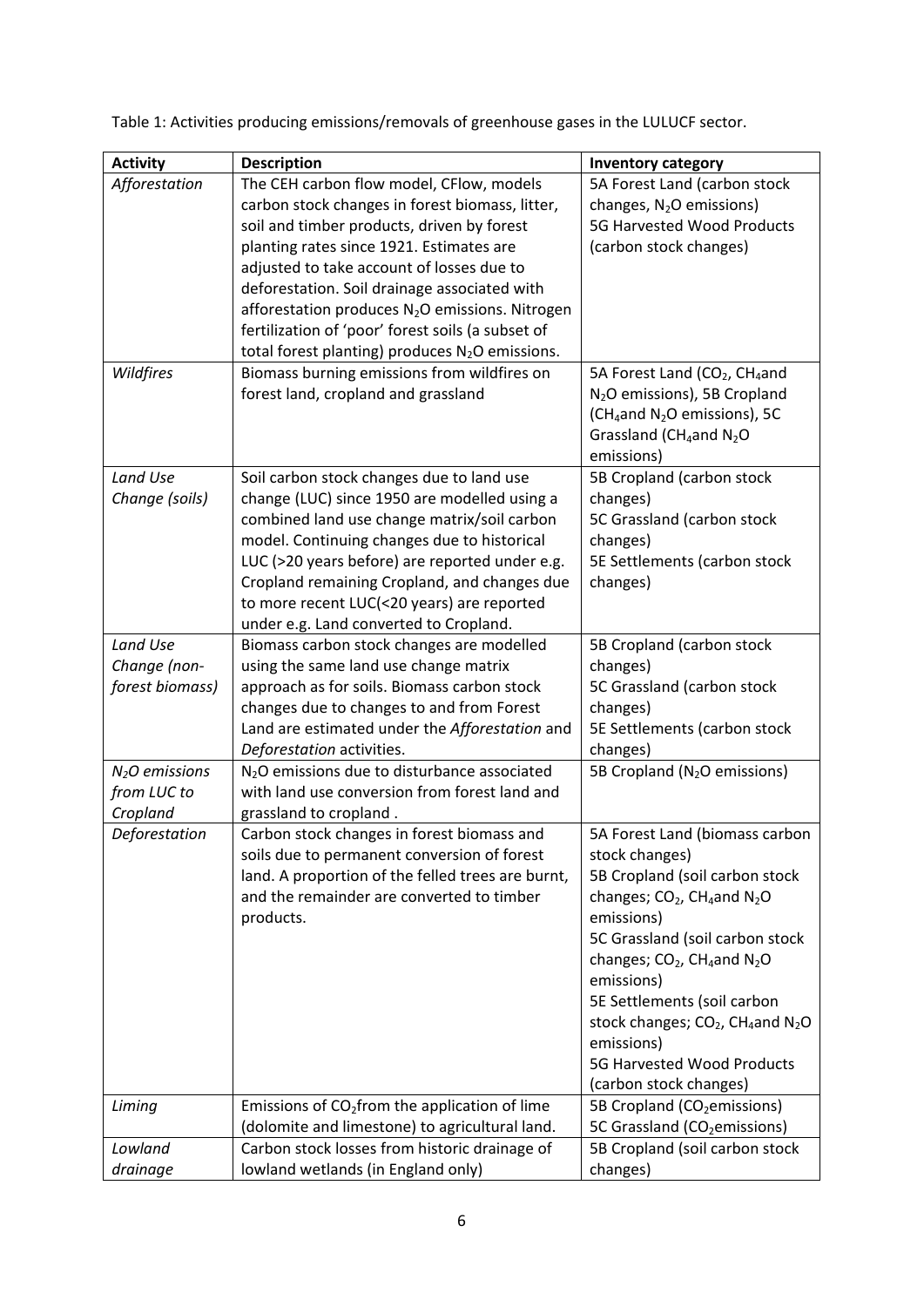| <b>Activity</b> | <b>Description</b>                                        | <b>Inventory category</b>           |
|-----------------|-----------------------------------------------------------|-------------------------------------|
| Yield           | Annual increase in cropland biomass due to                | 5B Cropland (biomass carbon         |
| improvements    | yield improvements (improved species strains              | stock changes)                      |
|                 | or management).                                           |                                     |
| Peat extraction | On-site emissions of $CO2$ and N <sub>2</sub> O from peat | 5D Wetlands (soil carbon stock      |
|                 | extraction (abandoned, active and newly                   | changes; $CO2$ and N <sub>2</sub> O |
|                 | established) and off-site emissions of $CO2$ from         | emissions)                          |
|                 | the decomposition of horticultural peat.                  |                                     |

Scenarios were developed from trajectories in the 2050 calculator report (Section E: Agriculture and Land Use) (DECC 2010) in discussion with the projections group (Annex 1). The Low emission scenario was based on trajectory C, which emphasizes bio-energy crop production and woodland creation. The High emission scenario was based on trajectory B, where the policy priority is to increase food production, and there is less focus on bio‐energy crops and forestry (exploring the highest level of emissions that the sector might produce). The Mid emission scenario used land use change, afforestation and deforestation rates midway between the High and Low scenario rates. The Business‐As‐Usual (BAU) scenario continued the afforestation rate from 2010 out to 2050: this represents a 'without policy and measures' scenario for Forest Management reference level reporting under the second commitment period of the Kyoto Protocol (DECC 2011). The BAU scenario used the Mid emission scenario assumptions for all other activities.

Assumptions that remained constant across all scenarios:

- Land areas for each country of the UK are assumed to remain constant. They are taken from the Standard Area Measurement (national baseline). (Land loss due to sea level rise is assumed not to have an impact before 2050).
- LULUCF input data for 1990‐2011 in the published national inventory have not been changed and will feed through to the projected emissions.
- Afforestation: The split in planting between conifers and broadleaves is assumed to stay the same as in 2011 in each country (conifer: broadleaf ratios are 1:99 (England), 30:70 (Scotland), 3:97 (Wales), 1:99 (Northern Ireland)).
- Afforestation on settlement land (e.g. remediation of mineral workings) continues at same rate as currently. Otherwise, all conversion to forest land was from grassland.
- Land Use Change: the Settlement area increases at 17 kha p.a. across the UK (based on assumption in the 2050 calculator report).
- N<sub>2</sub>O emissions resulting from land use conversion to Cropland: emissions are calculated using the same input data as for soil carbon stock changes from land use change.

The assumptions for each activity, by projection scenario, are shown in Table 2.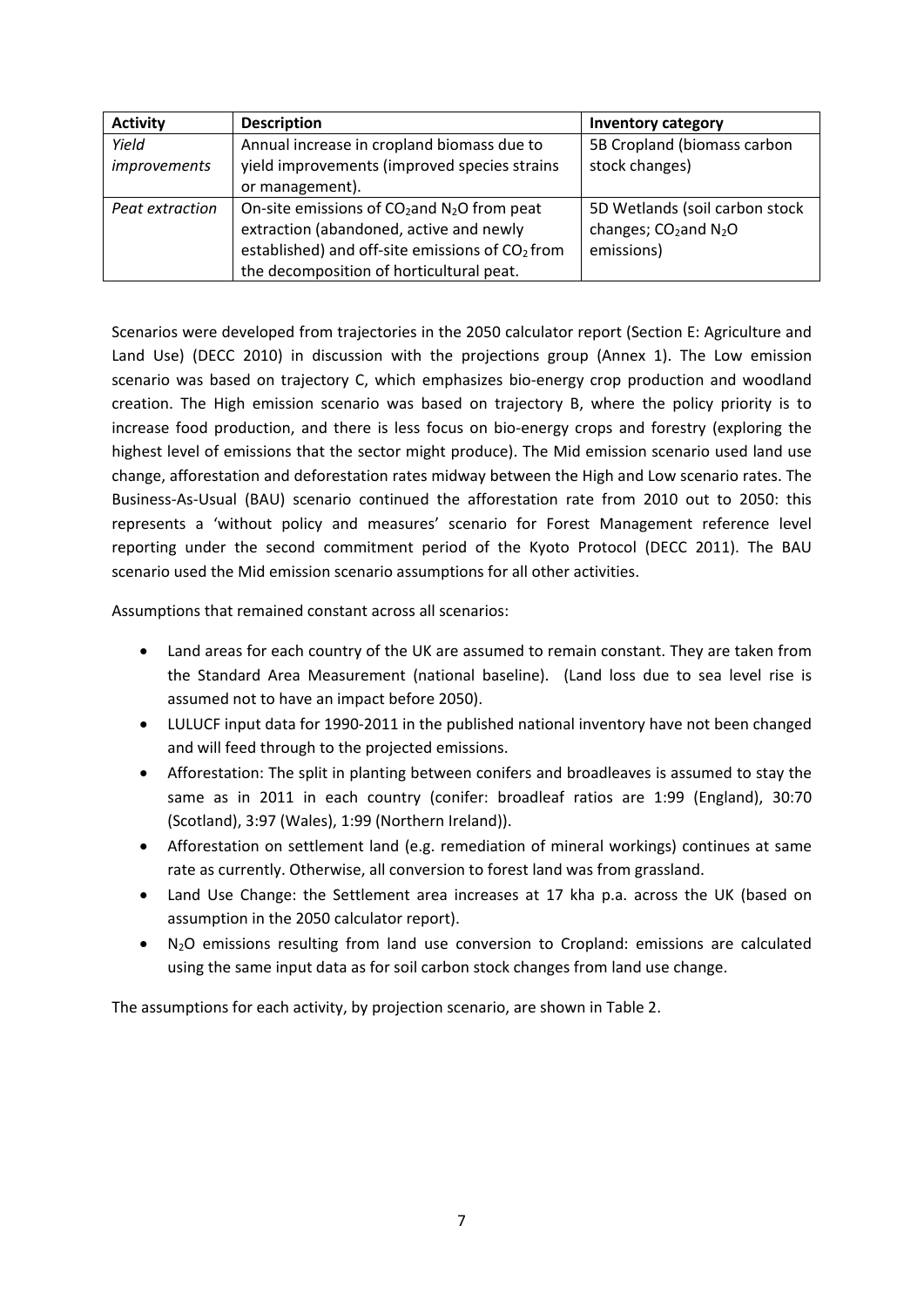Table 2: Assumptions for the LULUCF projections for the DAs

| <b>Activity</b>      | <b>Business-As-Usual</b>   | Low emission scenario                   | <b>Mid emission scenario</b>         | <b>High emission scenario</b>            | <b>Reasons for assumptions</b>     |
|----------------------|----------------------------|-----------------------------------------|--------------------------------------|------------------------------------------|------------------------------------|
|                      | emission scenario          |                                         |                                      |                                          |                                    |
| <b>Afforestation</b> | Afforestation rates remain | Increased afforestation rates           | Afforestation rates are assumed to   | Afforestation rates remain at            | The BAU scenario is a 'without     |
|                      | at same level as in 2010.  | from 2012 onwards (see Annex            | be midway between the Low and        | same level as in 2011                    | policies and measures' scenario    |
|                      | England: 1.994 kha p.a.    | 2)                                      | the High emission scenarios.         | England: 2.532 kha p.a.                  | for baseline comparison to         |
|                      | Scotland: 2.718 kha p.a.   | England: increasing from 3.0 to         |                                      | Scotland: 5.103 kha p.a.                 | 2050. The Low scenario             |
|                      | Wales: 0.217 kha p.a.      | 9.1 kha p.a. by 2019, 10 kha p.a.       | England: increasing from 2.766 kha   | Wales: 0.298 kha p.a.                    | afforestation rates for individual |
|                      | N. Ireland: 0.214 kha p.a. | 2020-2040, reducing to 6 kha            | p.a. to 5.816 kha p.a. in 2019,      | N. Ireland: 0.252 kha p.a.               | countries were supplied by the     |
|                      |                            | p.a. by 2050                            | 6.266 kha p.a. 2020-2040, reducing   |                                          | Forestry Commission (based on      |
|                      |                            | Scotland: increasing from 8 to          | to 5.266 kha p.a. by 2045            |                                          | policy aspirations). The High      |
|                      |                            | 10 kha p.a. by 2020, at 10 kha          | Scotland: increasing from 6.5515     |                                          | scenario continues 2011            |
|                      |                            | p.a. 2021-2050                          | kha p.a. to 7.3015 kha p.a. in 2015, |                                          | planting rates (low level          |
|                      |                            | Wales: increasing from 2 to 5           | 7.5515 kha p.a. 2016-2050            |                                          | compared to historical rates).     |
|                      |                            | kha p.a. by 2015, at 6 kha p.a.         | Wales: increasing from 1.149 kha     |                                          | The Mid scenario assumed           |
|                      |                            | 2021-2030, at 5 kha p.a. to             | p.a. to 2.149 kha p.a. in 2014,      |                                          | afforestation rates midway         |
|                      |                            | 2050                                    | 2.6490 kha p.a. 2015-2020, 3.149     |                                          | between those in the Low and       |
|                      |                            | N. Ireland: 0.2 kha p.a. 2011-          | kha p.a. 2021-2030, 2.6490 kha       |                                          | High scenarios.                    |
|                      |                            | 2014, increasing to 1.7 kha p.a.        | p.a. 2031-2050                       |                                          |                                    |
|                      |                            | by 2029, at 1.7 kha p.a. 2030-          | N.Ireland: increasing from 0.226     |                                          |                                    |
|                      |                            | 2050                                    | kha p.a. to 0.926 kha p.a. in 2028,  |                                          |                                    |
|                      |                            |                                         | 0.976 kha p.a. 2029-2050.            |                                          |                                    |
| <b>Wildfires</b>     | Use Mid emission scenario. | 5 <sup>th</sup> percentile of 1990-2011 | Average of previous 10 years         | 95 <sup>th</sup> percentile of 1990-2011 | Simplification of previous trend   |
| (forest and          |                            | time series for each vegetation         | (2002-2011) for each vegetation      | time series for each                     | extrapolation with                 |
|                      |                            | type                                    | type                                 | vegetation type                          | autoregression-gave misleading     |
| non-forest)          |                            |                                         |                                      |                                          | impression of forecasting          |
|                      |                            |                                         |                                      |                                          | precision                          |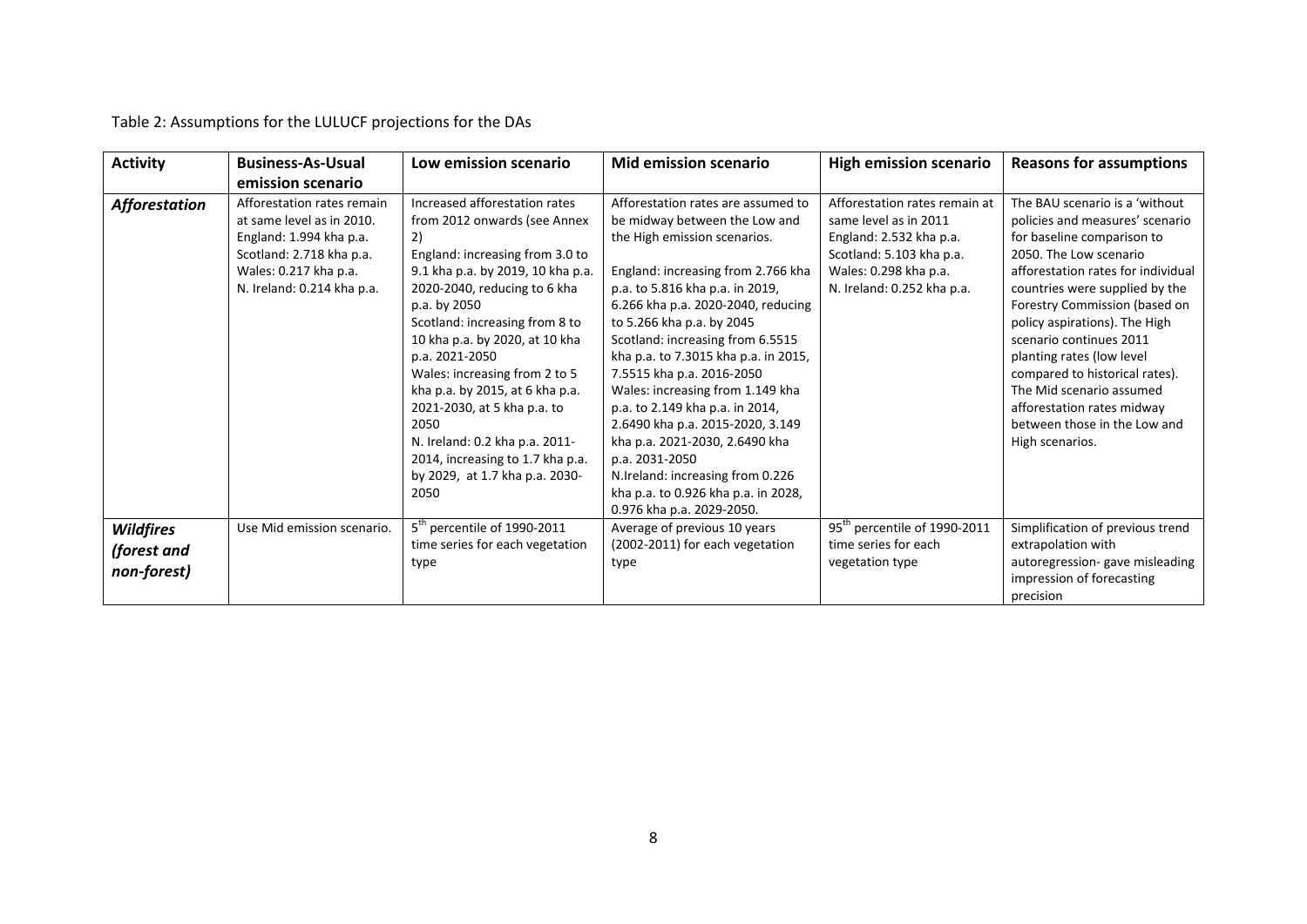| <b>Activity</b>                    | <b>Business-As-Usual</b>  | Low emission scenario                                                                                                                                                                                                                                                                                                                                                                                                                                                                                                                                                                                                                                                                                                                                                            | <b>Mid emission scenario</b>                                                                                                                                                                                                                                                                                                                                                                                                                                                                                                                                                                                                                                                                                                                                                                           | <b>High emission scenario</b>                                                                                                                                                                                                                                                                                                                                                                                                                                                                                                                                                                                                                                                                                                       | <b>Reasons for assumptions</b>                                                                                                                                                                                                                                                                                                                                                                                |
|------------------------------------|---------------------------|----------------------------------------------------------------------------------------------------------------------------------------------------------------------------------------------------------------------------------------------------------------------------------------------------------------------------------------------------------------------------------------------------------------------------------------------------------------------------------------------------------------------------------------------------------------------------------------------------------------------------------------------------------------------------------------------------------------------------------------------------------------------------------|--------------------------------------------------------------------------------------------------------------------------------------------------------------------------------------------------------------------------------------------------------------------------------------------------------------------------------------------------------------------------------------------------------------------------------------------------------------------------------------------------------------------------------------------------------------------------------------------------------------------------------------------------------------------------------------------------------------------------------------------------------------------------------------------------------|-------------------------------------------------------------------------------------------------------------------------------------------------------------------------------------------------------------------------------------------------------------------------------------------------------------------------------------------------------------------------------------------------------------------------------------------------------------------------------------------------------------------------------------------------------------------------------------------------------------------------------------------------------------------------------------------------------------------------------------|---------------------------------------------------------------------------------------------------------------------------------------------------------------------------------------------------------------------------------------------------------------------------------------------------------------------------------------------------------------------------------------------------------------|
|                                    | emission scenario         |                                                                                                                                                                                                                                                                                                                                                                                                                                                                                                                                                                                                                                                                                                                                                                                  |                                                                                                                                                                                                                                                                                                                                                                                                                                                                                                                                                                                                                                                                                                                                                                                                        |                                                                                                                                                                                                                                                                                                                                                                                                                                                                                                                                                                                                                                                                                                                                     |                                                                                                                                                                                                                                                                                                                                                                                                               |
| <b>Land Use</b><br>Change (soils)  | Use Mid emission scenario | Based on trajectory C (2050<br>calculator).<br>England: Cropland area is<br>stable, Settlement area<br>increases 13.5 kha p.a.,<br>Grassland area decreases 18.7-<br>23.2 kha p.a.<br>Scotland: Cropland area is<br>stable, Settlement area<br>increases 1.9 kha p.a.,<br>Grassland area decreases 10.7-<br>11.7 kha p.a.<br>Wales: 2.5 kha p.a. converted<br>to cropland from grassland,<br>Settlement area increases 1.4<br>kha p.a., Grassland area<br>decreases 7.7-9.5 kha p.a.<br>N.Ireland: Cropland area is<br>stable, Settlement area<br>increases 0.7 kha p.a.,<br>Grassland area decreases 1.0-<br>2.4 kha p.a.<br>Grassland-Cropland "churn"<br>each way<br>England: 56.60 kha p.a.<br>Scotland: 16.65 kha p.a.<br>Wales: 5.24 kha p.a.<br>N. Ireland: 4.19 kha p.a. | Land use change rates mid-way<br>between the Low and High<br>scenario rates.<br>England: Cropland area is stable,<br>Settlement area increases 13.5 kha<br>p.a., Grassland area decreases<br>16.1-19.1 kha p.a.<br>Scotland: Cropland area is stable,<br>Settlement area increases 1.9 kha<br>p.a., Grassland area decreases 7.0-<br>8.0 kha p.a.<br>Wales: 5.5 kha p.a. converted to<br>cropland from grassland,<br>Settlement area increases 1.4 kha<br>p.a., Grassland area decreases 8.9-<br>9.6 kha p.a.<br>N.Ireland: Cropland area is stable,<br>Settlement area increases 0.7 kha<br>p.a., Grassland area decreases 0.9-<br>1.6 kha p.a.<br>Grassland-Cropland "churn" each<br>way<br>England: 56.60 kha p.a.<br>Scotland: 16.65 kha p.a.<br>Wales: 5.24 kha p.a.<br>N. Ireland: 4.19 kha p.a. | Based on trajectory B (2050)<br>calculator).<br>England: Cropland area is<br>stable, Settlement area<br>increases 13.5 kha p.a.,<br>Grassland area decreases<br>15.2 kha p.a.<br>Scotland: Cropland area is<br>stable, Settlement area<br>increases 1.9 kha p.a.,<br>Grassland area decreases 5.0<br>kha p.a.<br>Wales: 10.0 kha p.a.<br>converted to cropland from<br>grassland, Settlement area<br>increases 1.4 kha p.a.,<br>Grassland area decreases<br>11.6 kha p.a.<br>N.Ireland: Cropland area is<br>stable, Settlement area<br>increases 0.7 kha p.a.,<br>Grassland area decreases 0.9<br>kha p.a.<br>Grassland-Cropland "churn"<br>each way<br>England: 56.60 kha p.a.<br>Scotland: 16.65 kha p.a.<br>Wales: 5.24 kha p.a. | The High and Low scenarios<br>were based on trajectories from<br>the 2050 calculator report, with<br>the Mid scenario using rates<br>mid-way between these.<br>Separate cropland conversion<br>rates were requested for Wales.<br>Grassland-cropland "churn"<br>rates were based on the<br>average annual conversion of<br>cropland to grassland and vice<br>versa between 1990 and 2010<br>for each country. |
| <b>Land Use</b>                    | Use Mid emission scenario | Based on same conversion                                                                                                                                                                                                                                                                                                                                                                                                                                                                                                                                                                                                                                                                                                                                                         | Based on same conversion areas as                                                                                                                                                                                                                                                                                                                                                                                                                                                                                                                                                                                                                                                                                                                                                                      | N. Ireland: 4.19 kha p.a.<br>Based on same conversion                                                                                                                                                                                                                                                                                                                                                                                                                                                                                                                                                                                                                                                                               | Same assumptions as for Land                                                                                                                                                                                                                                                                                                                                                                                  |
| Change (non-<br>forest<br>biomass) |                           | areas as Land Use Change (soils)<br>above)                                                                                                                                                                                                                                                                                                                                                                                                                                                                                                                                                                                                                                                                                                                                       | Land Use Change (soils) above)                                                                                                                                                                                                                                                                                                                                                                                                                                                                                                                                                                                                                                                                                                                                                                         | areas as Land Use Change<br>(soils) above)                                                                                                                                                                                                                                                                                                                                                                                                                                                                                                                                                                                                                                                                                          | Use Change (soils)                                                                                                                                                                                                                                                                                                                                                                                            |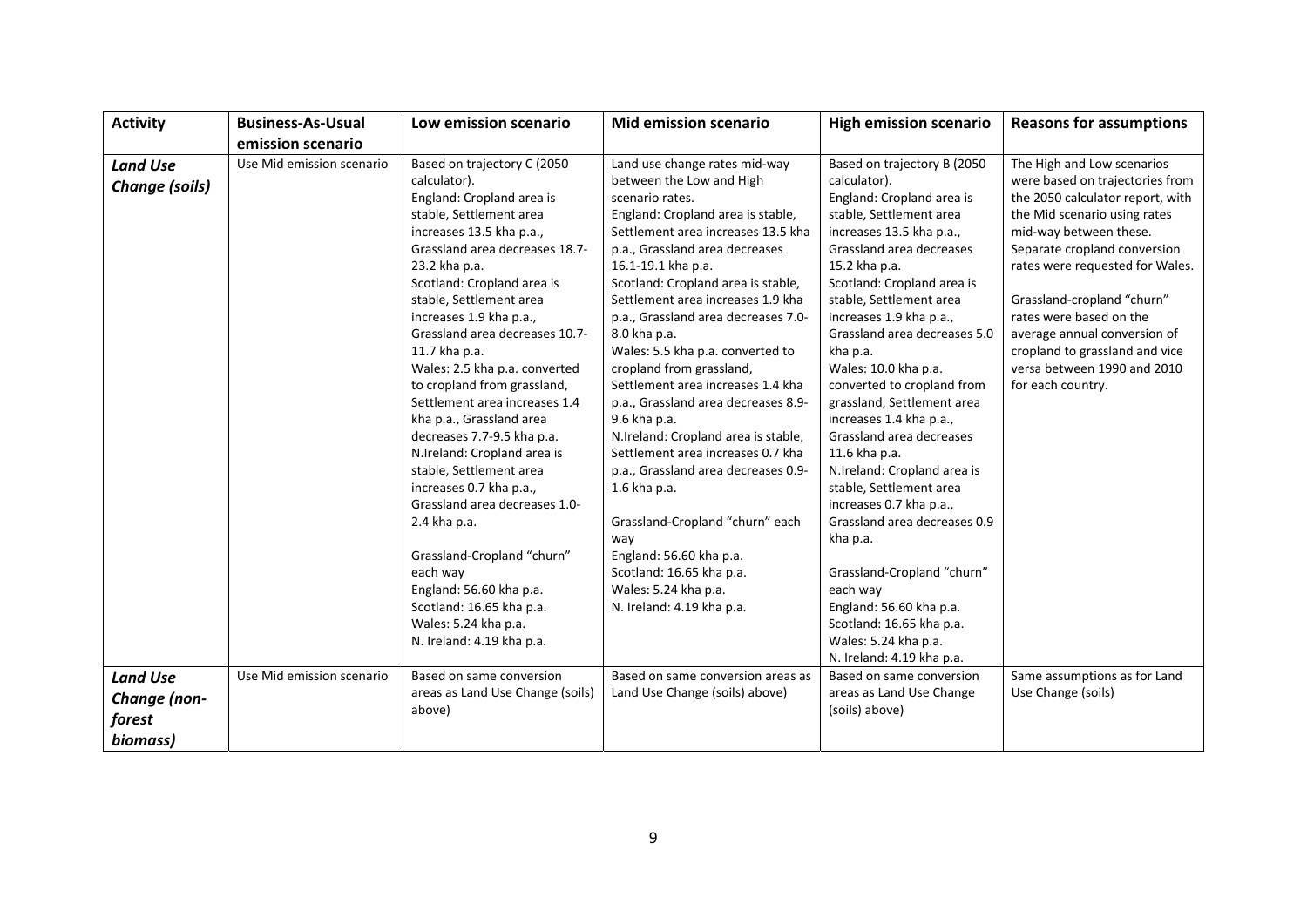| <b>Activity</b>                                   | <b>Business-As-Usual</b>  | Low emission scenario                                                                                                                                                                                               | <b>Mid emission scenario</b>                                                                                                                                                                                     | <b>High emission scenario</b>                                                                                                                                                                                           | <b>Reasons for assumptions</b>                                                                                                                                                                                                                                                                                                                                                                                                                                                                                                                                                 |
|---------------------------------------------------|---------------------------|---------------------------------------------------------------------------------------------------------------------------------------------------------------------------------------------------------------------|------------------------------------------------------------------------------------------------------------------------------------------------------------------------------------------------------------------|-------------------------------------------------------------------------------------------------------------------------------------------------------------------------------------------------------------------------|--------------------------------------------------------------------------------------------------------------------------------------------------------------------------------------------------------------------------------------------------------------------------------------------------------------------------------------------------------------------------------------------------------------------------------------------------------------------------------------------------------------------------------------------------------------------------------|
|                                                   | emission scenario         |                                                                                                                                                                                                                     |                                                                                                                                                                                                                  |                                                                                                                                                                                                                         |                                                                                                                                                                                                                                                                                                                                                                                                                                                                                                                                                                                |
| $N2O$ emissions<br>from LUC to<br><b>Cropland</b> | Use Mid emission scenario | Zero post-2011 LUC to cropland<br>for England, Scotland and N.<br>Ireland<br>Wales: 2.5 kha p.a. converted<br>to cropland from grassland<br>Grassland-Cropland "churn" as<br>assumed for Land Use Change<br>(soils) | Zero post-2011 LUC to cropland for<br>England, Scotland and N. Ireland<br>Wales: 5.5 kha p.a. converted to<br>cropland from grassland<br>Grassland-Cropland "churn" as<br>assumed for Land Use Change<br>(soils) | Zero post-2011 LUC to<br>cropland for England,<br>Scotland and N. Ireland<br>Wales: 10.0 kha p.a.<br>converted to cropland from<br>grassland<br>Grassland-Cropland "churn"<br>as assumed for Land Use<br>Change (soils) | Cropland areas assumed stable<br>post-2011 for England, Scotland<br>and N. Ireland. Separate<br>cropland conversion rates were<br>requested for Wales.<br>Grassland-cropland "churn"<br>rates were based on the<br>average annual conversion of<br>grassland to cropland between<br>1990 and 2010 for each<br>country.                                                                                                                                                                                                                                                         |
| <b>Deforestation</b>                              | Use Mid emission scenario | Deforestation rate assumed to<br>be 70% of Mid or Business-As-<br>Usual rate                                                                                                                                        | Anticipated rates of deforestation<br>to meet biodiversity/renewable<br>energy/development objectives<br>(see Annex 2).                                                                                          | Deforestation rate assumed<br>to be 130% of Mid or<br>Business-As-Usual rate                                                                                                                                            | Deforestation is considered to<br>be probably under-reported in<br>the current LULUCF inventory,<br>due to a lack of information.<br>The Mid or Business-As-Usual<br>scenario deforestation rates for<br>individual countries were<br>supplied by the Forestry<br>Commission, based on expert<br>knowledge and unpublished<br>data from the latest National<br>Forest Inventory. Current<br>deforestation rates are<br>approximately 70% of the Mid<br>scenario rates (used as the Low<br>scenario), so an equivalent<br>uplift of 30% has been used for<br>the High scenario. |
| Liming                                            |                           | Amount of lime applied is<br>assumed to be 25% below the<br>average for 2001-2010.                                                                                                                                  | Amount of lime applied is assumed<br>to be the same as the average for<br>2001-2010.                                                                                                                             | Amount of lime applied is<br>assumed to be 25% above<br>the average for 2001-2010.                                                                                                                                      | No clear trend in this activity.<br>(No new data for 2011)                                                                                                                                                                                                                                                                                                                                                                                                                                                                                                                     |
| Lowland<br>drainage                               |                           | Flux remains at 2011 value                                                                                                                                                                                          | Flux remains at 2011 value                                                                                                                                                                                       | Flux remains at 2011 value                                                                                                                                                                                              | No clear trend in this activity.<br>Only reported for England.                                                                                                                                                                                                                                                                                                                                                                                                                                                                                                                 |
| Yield<br><i>improvements</i>                      |                           | Flux remains at 2011 value                                                                                                                                                                                          | Flux remains at 2011 value                                                                                                                                                                                       | Flux remains at 2011 value                                                                                                                                                                                              | No clear trend in this activity.                                                                                                                                                                                                                                                                                                                                                                                                                                                                                                                                               |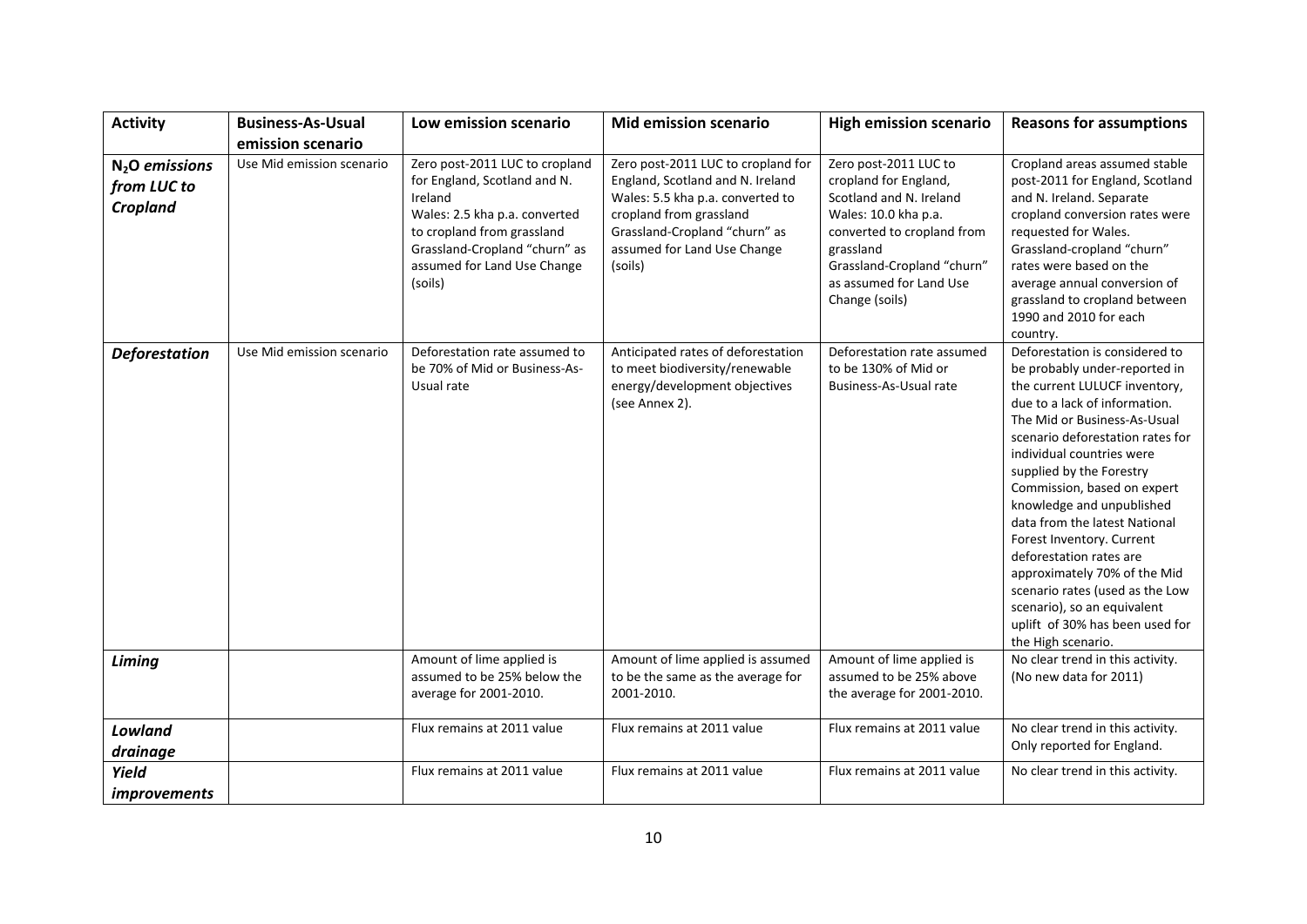| <b>Activity</b> | <b>Business-As-Usual</b><br>Low emission scenario |                                | Mid emission scenario           | <b>High emission scenario</b> | <b>Reasons for assumptions</b>   |
|-----------------|---------------------------------------------------|--------------------------------|---------------------------------|-------------------------------|----------------------------------|
|                 | emission scenario                                 |                                |                                 |                               |                                  |
| Peat            |                                                   | Areas remain at 2011 level and | Current levels of extraction    | Current levels of extraction  | No clear trend in this activity. |
| extraction      |                                                   | current levels of extraction   | assumed to remain at same level | assumed to remain at same     | (No new data for 2011)           |
|                 |                                                   | assumed to remain at same      | as mean 2001-2010 level.        | level as mean 2001-2010       |                                  |
|                 |                                                   | level as mean 2001-2010 level. |                                 | level.                        |                                  |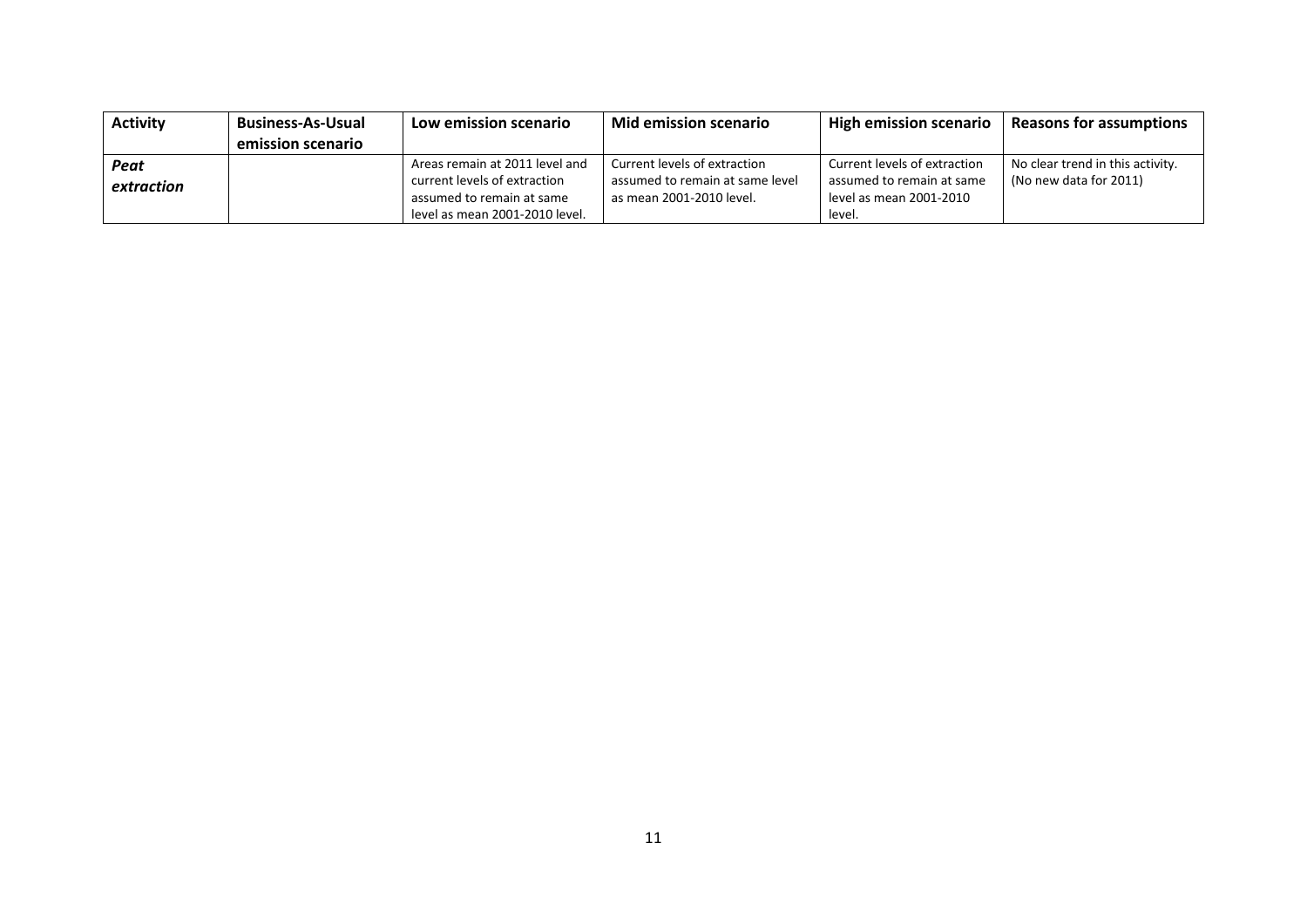#### **Projections 2012‐2050**

A summary of the results is given here. Detailed emission estimates by activity, country and scenario will be made available for download from the NAEI website.

The distribution of land use areas in the UK between 2011 and 2050 is shown in Tables 3 to 5. The modified scenarios with increased cropland‐grassland turnover will have the same overall land use areas as cropland‐grassland and grassland‐cropland conversion are equal. There is greatest land use change in the Low emissions scenario at the UK level (due to increases in forest area), but for Wales the greatest land use change is under the High emission scenario, due to the assumption of grassland‐cropland conversion. Grassland is lost at the expense of other land use types under all scenarios.

Projected emissions of  $CO<sub>2</sub>$ , CH<sub>4</sub>, N<sub>2</sub>O and CO<sub>2</sub> equivalents for the LULUCF sector for each DA are shown in Tables 6‐9. Graphs of greenhouse gas emissions at the DA level for the whole LULUCF sector and for the individual land use categories are shown in Figures 1‐10.

At the DA level the LULUCF sector predictions are variable (Figure 1). In England the sector is predicted to be a net source with a peak at around 2030 under all scenarios, with the exception of the Low scenario which predicts a switch to net sink at around 2042. In Scotland the sector is predicted to become a net source under all three churn scenarios and the BAU and High scenarios between 2025 and 2035. The Low and Mid scenarios predict a decrease in the sink up to 2035 followed by a gradual increase again. In Wales all scenarios predict the sector will become an increased source reaching a peak between 2025 and 2030, followed by a gradual decline. Under the Low, Low churn and Mid scenarios the sector becomes a sink later in the period. In Northern Ireland under all scenarios the sector is predicted to become and increased source, reaching a peak around 2030 before beginning to decline. The Low scenario predicts that the sector will become an increasing sink from 2040 onwards. In all DAs the BAU scenario follows a similar trend to the High scenario (unsurprisingly, as they use similar afforestation assumptions).

In each DA the LULUCF sector is dominated by  $CO<sub>2</sub>$  emissions and removals (Figure 2), although N<sub>2</sub>O emissions (Figure 4) also make a significant contribution when their Global Warming Potential of 310 is taken into account. Methane emissions (Figure 3) arising from biomass burning do not make a significant contribution to the overall totals.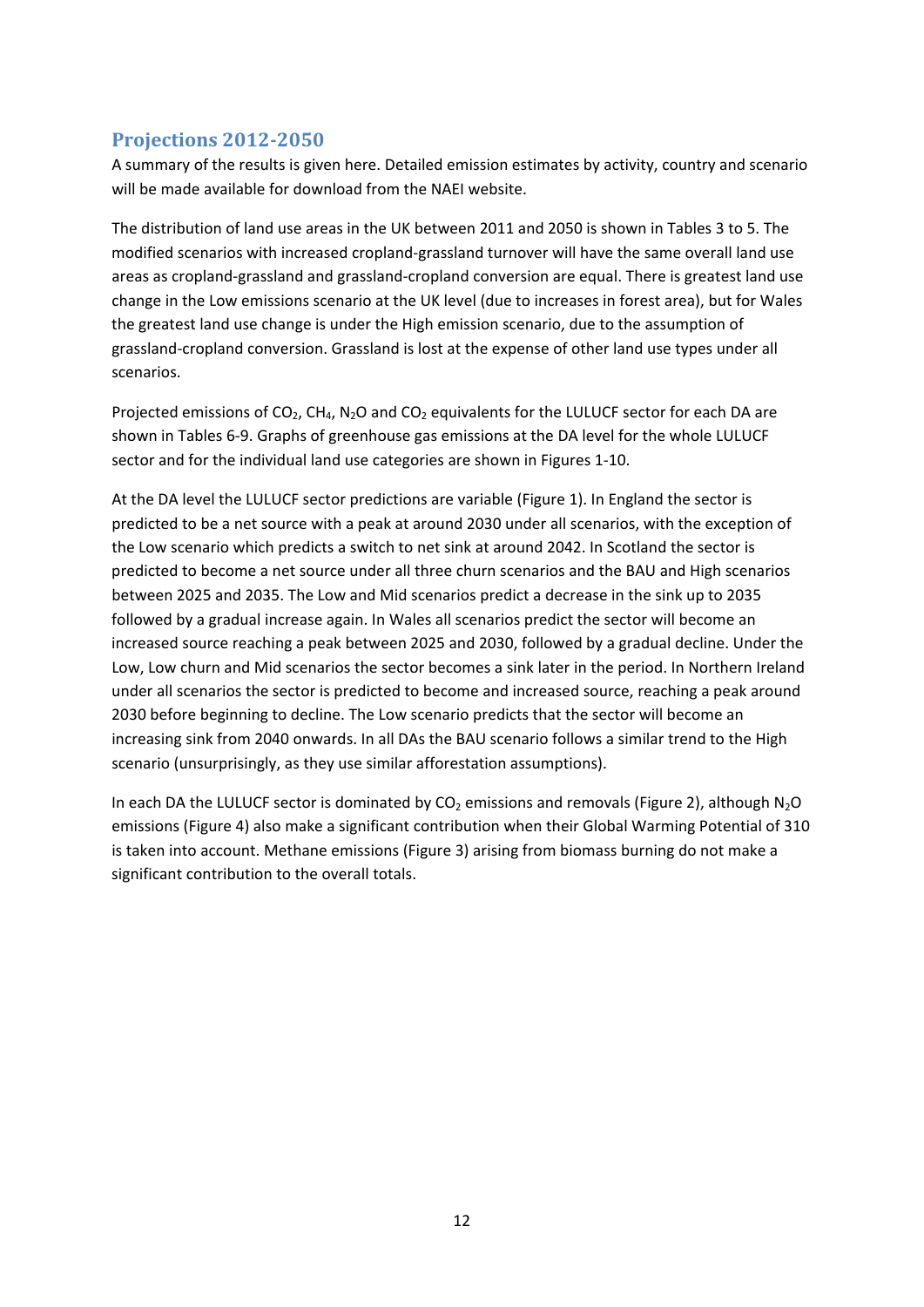| Country                        | Land use           | 2011 area, | 2020 area, | 2030    | 2040    | 2050 area, | % of land | % of land |
|--------------------------------|--------------------|------------|------------|---------|---------|------------|-----------|-----------|
| (total                         | category           | kha        | kha        | area,   | area,   | kha        | area in   | area in   |
| area)                          |                    |            |            | kha     | kha     |            | 2011      | 2050      |
|                                | Forest land        | 1,288.0    | 1,334.4    | 1,428.3 | 1,525.5 | 1,600.6    | 10%       | 12%       |
|                                | Cropland           | 4,067.0    | 4,067.2    | 4,067.4 | 4,067.4 | 4,067.4    | 31%       | 31%       |
|                                | Grassland          | 6,053.0    | 5,885.1    | 5,656.1 | 5,423.9 | 5,213.8    | 46%       | 40%       |
| England<br>(13044 kha)         | Wetland            | 20.0       | 20.0       | 20.0    | 20.0    | 20.0       | 0%        | 0%        |
|                                | Settlement         | 1,489.0    | 1,610.5    | 1,745.5 | 1,880.5 | 2,015.5    | 11%       | 15%       |
|                                | Other              | 126.5      | 126.2      | 126.2   | 126.2   | 126.2      | 1%        | 1%        |
|                                | Forest land        | 1,383      | 1,461.8    | 1,557.9 | 1,655.7 | 1,753.5    | 18%       | 22%       |
|                                | Cropland           | 959        | 959.0      | 959.0   | 959.0   | 959.0      | 12%       | 12%       |
| Scotland<br>(7881 kha)         | Grassland          | 5,161      | 5,065.1    | 4,950.0 | 4,833.2 | 4,716.4    | 65%       | 60%       |
|                                | Wetland            | 89         | 89.0       | 89.0    | 89.0    | 89.0       | 1%        | 1%        |
|                                | Settlement         | 193        | 210.1      | 229.1   | 248.1   | 267.1      | 2%        | 3%        |
|                                | Other              | 96         | 95.7       | 95.7    | 95.7    | 95.7       | 1%        | 1%        |
|                                | <b>Forest land</b> | 304        | 338.4      | 396.8   | 445.5   | 494.1      | 15%       | 24%       |
|                                | Cropland           | 369        | 391.5      | 416.5   | 441.5   | 466.5      | 18%       | 22%       |
|                                | Grassland          | 1,232      | 1,162.5    | 1,067.7 | 980.0   | 892.4      | 59%       | 43%       |
| $(2078$ kha)<br>Wales          | Wetland            | 5          | 5.0        | 5.0     | 5.0     | 5.0        | 0%        | 0%        |
|                                | Settlement         | 153        | 165.6      | 179.6   | 193.6   | 207.6      | 7%        | 10%       |
|                                | Other              | 15         | 14.8       | 12.3    | 12.2    | 12.2       | 1%        | 1%        |
|                                | Forest land        | 88         | 90.9       | 103.5   | 120.0   | 136.5      | 6%        | 10%       |
|                                | Cropland           | 277        | 277.0      | 277.0   | 277.0   | 277.0      | 20%       | 20%       |
| Northern Ireland<br>(1413 kha) | Grassland          | 892        | 882.8      | 863.2   | 839.7   | 816.2      | 63%       | 58%       |
|                                | Wetland            | 57         | 57.0       | 57.0    | 57.0    | 57.0       | 4%        | 4%        |
|                                | Settlement         | 81         | 87.3       | 94.3    | 101.3   | 108.3      | 6%        | 8%        |
|                                | Other              | 18         | 18.0       | 18.0    | 18.0    | 18.0       | 1%        | 1%        |

#### Table 3: Land Use areas 2011‐2050 in the Low emission scenario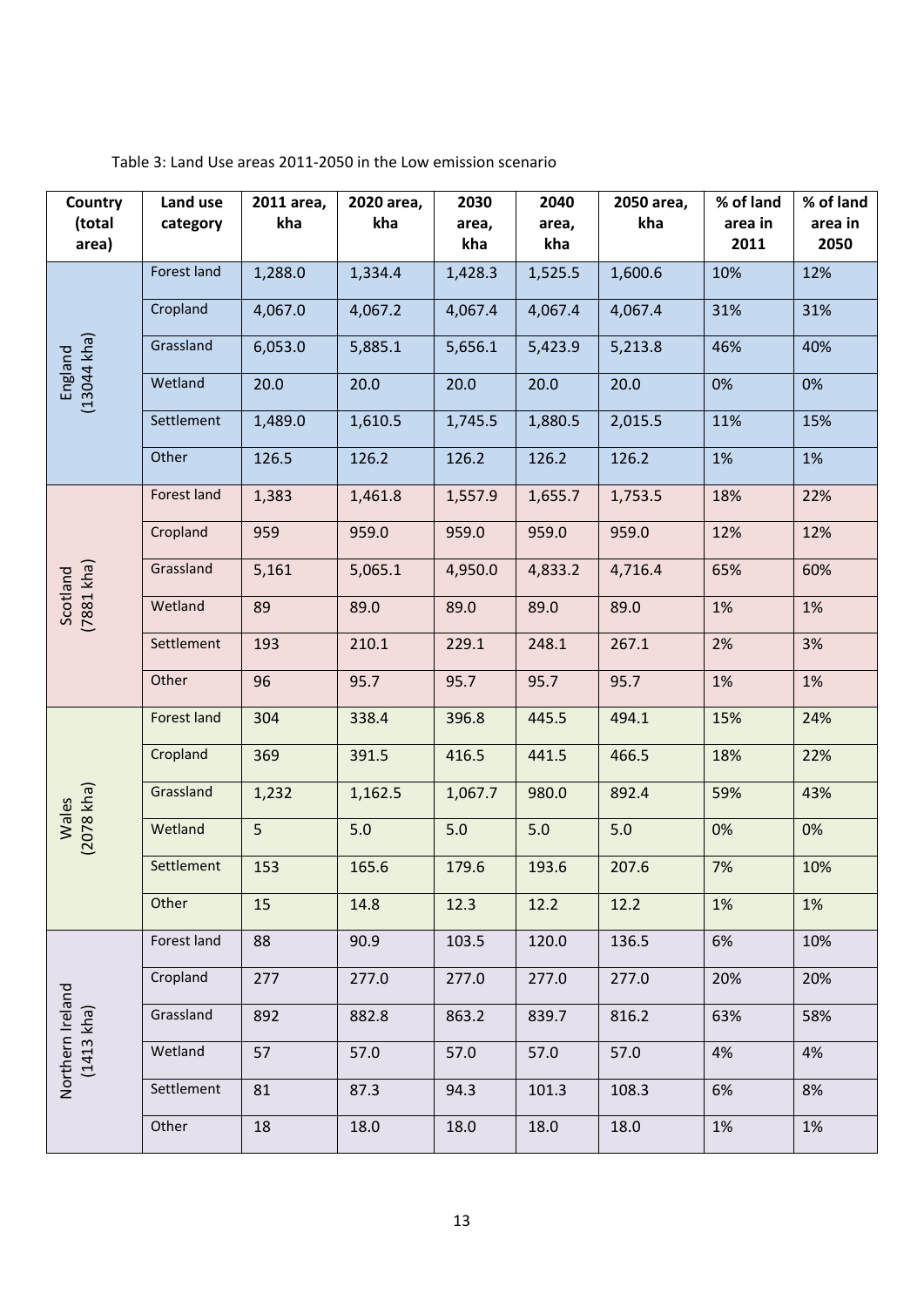Table 4: Land Use areas 2011‐2050 in the Mid emission scenario

| Country<br>(total      | Land use           | 2011 area,<br>kha | 2020 area,<br>kha | 2030         | 2040         | 2050 area,<br>kha | % of land<br>area in | % of land       |
|------------------------|--------------------|-------------------|-------------------|--------------|--------------|-------------------|----------------------|-----------------|
| area)                  | category           |                   |                   | area,<br>kha | area,<br>kha |                   | 2011                 | area in<br>2050 |
|                        | Forest land        | 1,288.0           | 1,311.6           | 1,364.5      | 1,420.6      | 1,466.7           | 10%                  | 11%             |
|                        | Cropland           | 4,067.0           | 4,067.4           | 4,067.6      | 4,067.6      | 4,067.6           | 31%                  | 31%             |
|                        | Grassland          | 6,053.0           | 5,907.7           | 5,719.6      | 5,528.4      | 5,347.3           | 46%                  | 41%             |
| England<br>(13044 kha) | Wetland            | 20.0              | 20.0              | 20.0         | 20.0         | 20.0              | 0%                   | 0%              |
|                        | Settlement         | 1,489.0           | 1,610.5           | 1,745.5      | 1,880.5      | 2,015.5           | 11%                  | 15%             |
|                        | Other              | 126.5             | 126.4             | 126.4        | 126.4        | 126.4             | 1%                   | 1%              |
|                        | Forest land        | 1,383             | 1,429.5           | 1,488.8      | 1,549.3      | 1,610.3           | 18%                  | 20%             |
|                        | Cropland           | 959               | 959.0             | 959.0        | 959.0        | 959.0             | 12%                  | 12%             |
|                        | Grassland          | 5,161             | 5,097.4           | 5,019.1      | 4,939.6      | 4,859.6           | 65%                  | 62%             |
| (7881 kha<br>Scotland  | Wetland            | 89                | 89.0              | 89.0         | 89.0         | 89.0              | 1%                   | 1%              |
|                        | Settlement         | 193               | 210.1             | 229.1        | 248.1        | 267.1             | 2%                   | 3%              |
|                        | Other              | 96                | 96                | 96           | 96           | 96                | 1%                   | 1%              |
|                        | <b>Forest land</b> | 304               | 321.9             | 351.5        | 376.7        | 401.8             | 15%                  | 19%             |
|                        | Cropland           | 369               | 418.5             | 473.4        | 528.4        | 583.4             | 18%                  | 28%             |
| 078 kha                | Grassland          | 1,232             | 1,151.6           | 1,055.4      | 960.8        | 866.6             | 59%                  | 42%             |
| Wales<br>$\tilde{a}$   | Wetland            | 5                 | 5.0               | 5.0          | 5.0          | 5.0               | 0%                   | 0%              |
|                        | Settlement         | 153               | 165.6             | 179.6        | 193.6        | 207.6             | 7%                   | 10%             |
|                        | Other              | 15                | 15                | 13           | 13           | 13                | 1%                   | 1%              |
|                        | Forest land        | 88                | 89.8              | 96.4         | 105.3        | 114.4             | 6%                   | 8%              |
|                        | Cropland           | 277               | 277.0             | 277.0        | 277.0        | 277.0             | 20%                  | 20%             |
| Northern Ireland       | Grassland          | 892               | 883.9             | 870.3        | 854.4        | 838.3             | 63%                  | 59%             |
| $(1413$ kha)           | Wetland            | 57                | 57.0              | 57.0         | 57.0         | 57.0              | 4%                   | 4%              |
|                        | Settlement         | 81                | 87.3              | 94.3         | 101.3        | 108.3             | 6%                   | 8%              |
|                        | Other              | 18                | 18                | 18           | 18           | 18                | 1%                   | 1%              |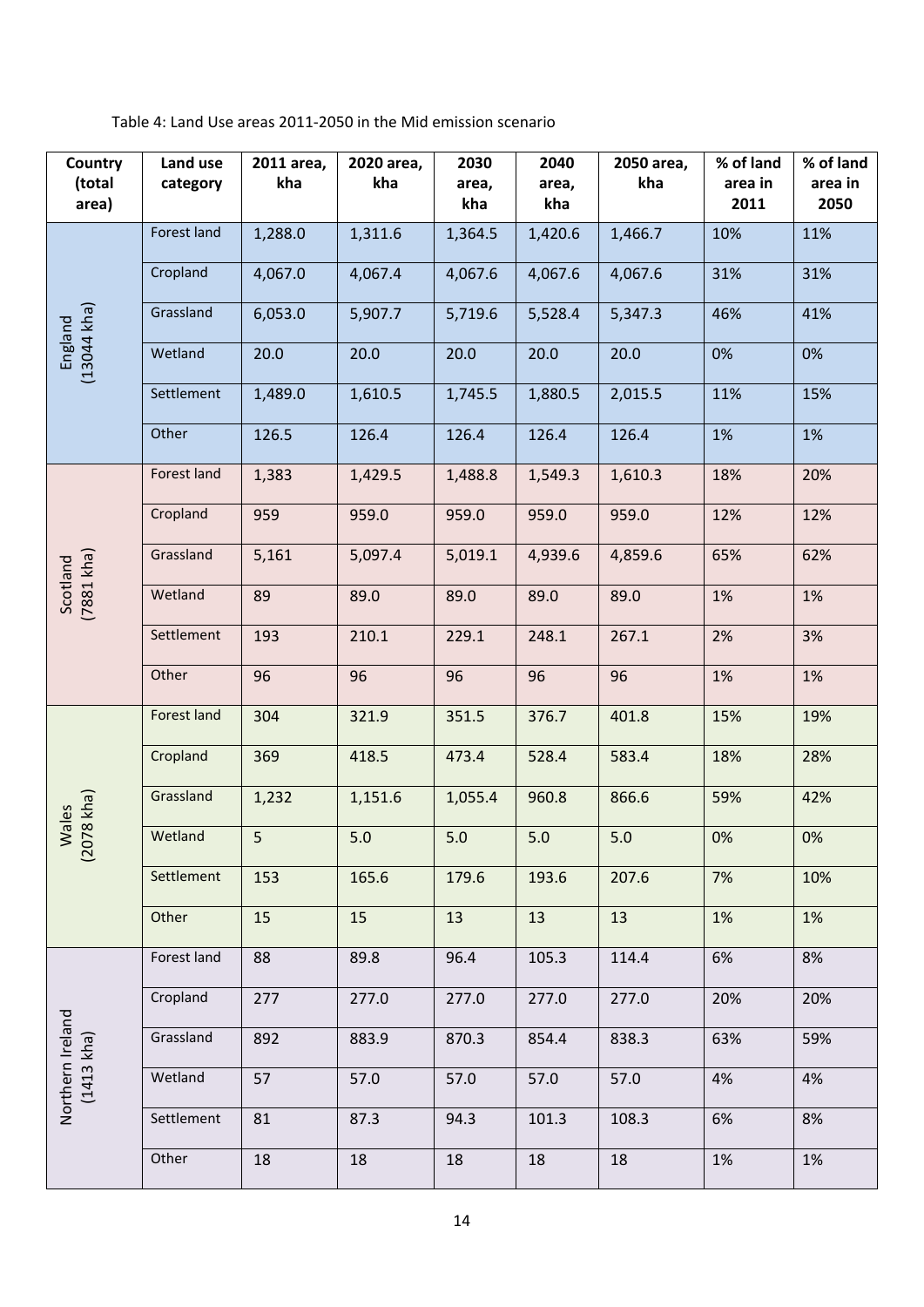Table 5: Land Use areas 2011‐2050 in the High emission scenario

| Country                | Land use    | 2011 area, | 2020 area, | 2030    | 2040    | 2050 area, | % of land | % of land |
|------------------------|-------------|------------|------------|---------|---------|------------|-----------|-----------|
| (total                 | category    | kha        | kha        | area,   | area,   | kha        | area in   | area in   |
| area)                  |             |            |            | kha     | kha     |            | 2011      | 2050      |
|                        | Forest land | 1,288.0    | 1,292.4    | 1,303.6 | 1,318.7 | 1,335.6    | 10%       | 10%       |
|                        | Cropland    | 4,067.0    | 4,067.5    | 4,067.8 | 4,067.9 | 4,067.9    | 31%       | 31%       |
| England<br>(13044 kha) | Grassland   | 6,053.0    | 5,918.0    | 5,768.0 | 5,617.7 | 5,465.8    | 46%       | 42%       |
|                        | Wetland     | 20.0       | 20.0       | 20.0    | 20.0    | 20.0       | 0%        | 0%        |
|                        | Settlement  | 1,489.0    | 1,610.5    | 1,745.5 | 1,880.5 | 2,015.5    | 11%       | 15%       |
|                        | Other       | 126.5      | 135.1      | 138.7   | 138.7   | 138.7      | 1%        | 1%        |
|                        | Forest land | 1,383      | 1,396.7    | 1,418.8 | 1,442.1 | 1,466.3    | 18%       | 19%       |
|                        | Cropland    | 959        | 959.0      | 959.0   | 959.0   | 959.0      | 12%       | 12%       |
|                        | Grassland   | 5,161      | 5,116.0    | 5,066.0 | 5,016.0 | 4,966.0    | 65%       | 63%       |
| (Fly 1887)<br>Scotland | Wetland     | 89         | 89.0       | 89.0    | 89.0    | 89.0       | 1%        | 1%        |
|                        | Settlement  | 193        | 210.1      | 229.1   | 248.1   | 267.1      | 2%        | 3%        |
|                        | Other       | 96         | 110        | 119     | 126     | 133        | 1%        | 2%        |
|                        | Forest land | 304        | 303.5      | 305.3   | 307.1   | 308.9      | 15%       | 15%       |
|                        | Cropland    | 369        | 459.0      | 559.0   | 659.0   | 759.0      | 18%       | 37%       |
| 078 kha                | Grassland   | 1,232      | 1,127.6    | 1,011.6 | 895.6   | 779.6      | 59%       | 38%       |
| Wales<br>$\tilde{q}$   | Wetland     | 5          | $5.0$      | $5.0$   | $5.0$   | $5.0$      | 0%        | $0\%$     |
|                        | Settlement  | 153        | 165.6      | 179.6   | 193.6   | 207.6      | 7%        | 10%       |
|                        | Other       | 15         | 17         | 17      | 18      | 18         | 1%        | 1%        |
|                        | Forest land | 88         | 88.6       | 89.6    | 91.1    | 92.7       | 6%        | 7%        |
|                        | Cropland    | 277        | 277.0      | 277.0   | 277.0   | 277.0      | 20%       | 20%       |
| Northern Ireland       | Grassland   | 892        | 883.9      | 874.9   | 865.9   | 856.9      | 63%       | 61%       |
| $(1413$ kha)           | Wetland     | 57         | 57.0       | 57.0    | 57.0    | 57.0       | 4%        | 4%        |
|                        | Settlement  | 81         | 87.3       | 94.3    | 101.3   | 108.3      | 6%        | 8%        |
|                        | Other       | 18         | 19         | 20      | 21      | 21         | 1%        | 1%        |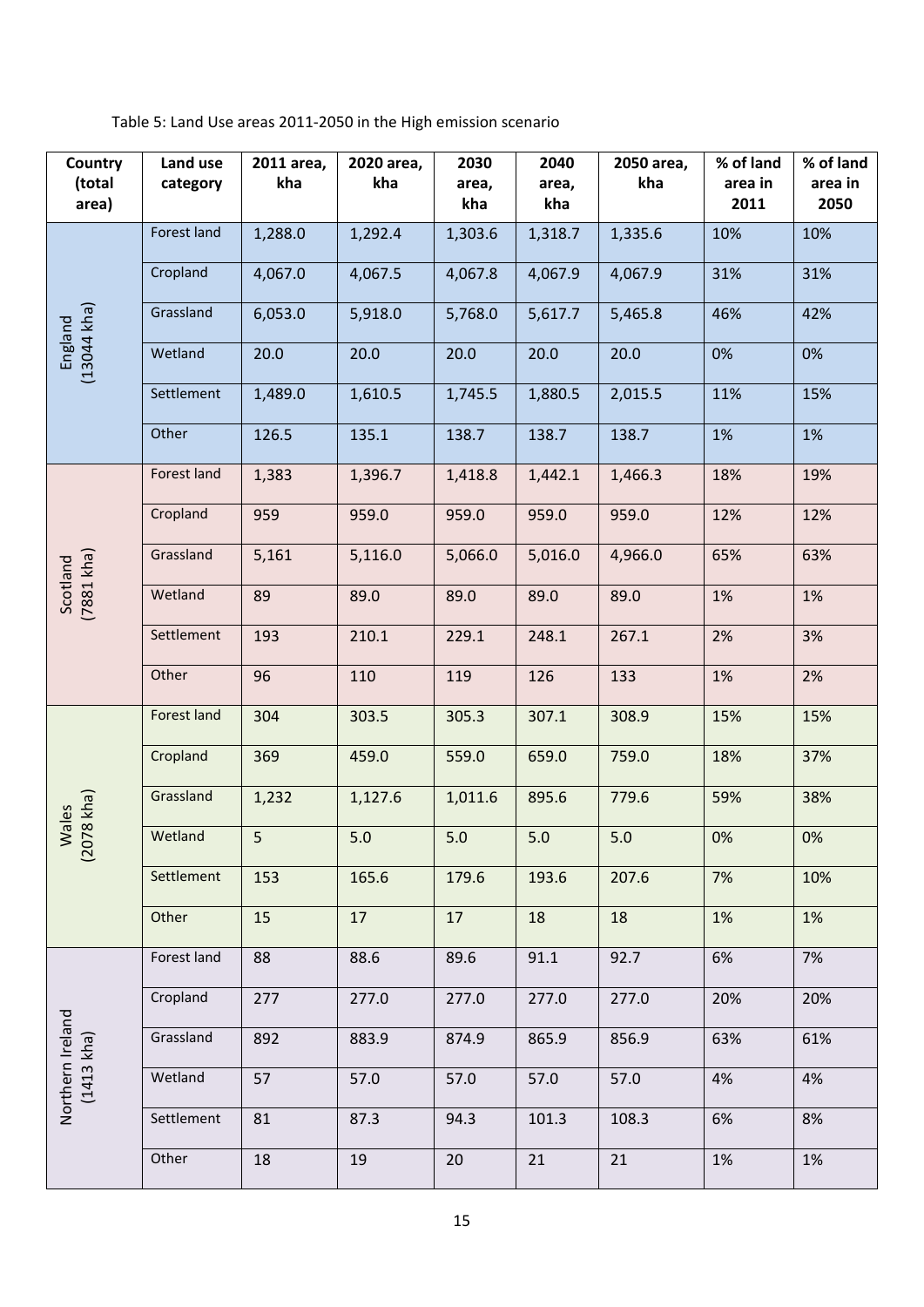The Forest Land, Cropland and Grassland categories dominate the trend in all DAs. In England under all scenarios Forest Land (Figure 5) is predicted to become a shrinking net sink until 2025, after which the sink increases again until the late 2030s, followed by a period of fluctuation. All scenarios follow a similar pattern with the magnitude of the sink being greatest for the Low and smallest for the High and BAU scenarios. In Scotland under all scenarios the category is predicted to be a decreasing sink, becoming a source in 2030, followed by a period of fluctuation as a net source for the BAU and High scenarios and a net sink for the Mid and Low scenarios. After 2048 net emissions for all scenarios decrease rapidly. In Wales all scenarios predict that Forest Land will change from the current small net sink to a small net source, reaching a maximum around 2020. After that all scenarios show a decrease in net emissions, with the Mid and Low scenario becoming net sinks around 2025 and the High and BAU in 2035. In Northern Ireland the category is predicted to become a small net source between 2017 and 2032 under all scenarios, after which it declines to become a net sink again with the size of the sink dependent on the scenario. In all of the DAs Cropland (Figure 6) is a shrinking net source under the non‐churn scenarios (as Cropland conversion is assumed to be minimal after 2011) and Grassland (Figure 7) is a shrinking net sink (under the non‐churn scenarios), as its area shrinks through grassland conversion to other land use types.

Greenhouse gas emission from Wetlands, (Figure 8) in all DAs, are a small component of the LULUCF sector and no detailed assumptions have been made. In England and Scotland the Settlement category (Figure 9) is projected to have slowly increasing emissions from 2012 onwards, driven by steady rates of land use conversion to Settlement. In Wales and Northern Ireland emissions from Settlements are predicted to decline steadily under all scenarios due to a predicted lower rate of conversion of land to settlements than has occurred in the last few decades. The HWP category (Figure 10) in each DA shows little difference between the projection scenarios, as the main harvesting of the increased area of afforestation under the Low and Mid scenarios will occur after 2050. In England the category is predicted to have increased net emissions, changing from a sink to a source around 2032 and reaching maximum emissions in 2038 before declining to become a small net sink. In Scotland the category remains a net sink, increasing to a maximum around 2030, until 2048 when it is predicted to become a source of emissions. In Wales the HWP category sink is predicted to decline, becoming a net source in 2035. In Northern Ireland the category is predicted to become an increased sink until 2018 when the sink begins to decrease, reaching a maximum as a source in 2037 and then fluctuating for the remainder of the period.

The "churn" scenarios demonstrate the impact that cropland‐grassland turnover can have upon overall GHG emissions (through carbon stock changes and  $N_2O$  emissions arising from conversion to Cropland). They increase overall net emissions in all DAs for all scenarios, as net emissions from Cropland are maintained, rather than declining over time, as in the original scenarios (Figure 6). Their impact in the Grassland category is to increase the size of the net sink, which is otherwise projected to shrink under the original scenarios (Figure 7). The assumption about the rate of cropland‐grassland turnover remains under consideration, given the significant impact that it has on the net emissions of the LULUCF sector. The issue of cropland‐grassland rotation, and its impact on soil carbon stock changes, is currently under investigation in DECC and Defra funded development programmes for the LULUCF inventory. Wales shows a greater range of predictions for the Cropland churn scenarios due to separate crop conversion rates being used for Wales than the other DAs (Table 2).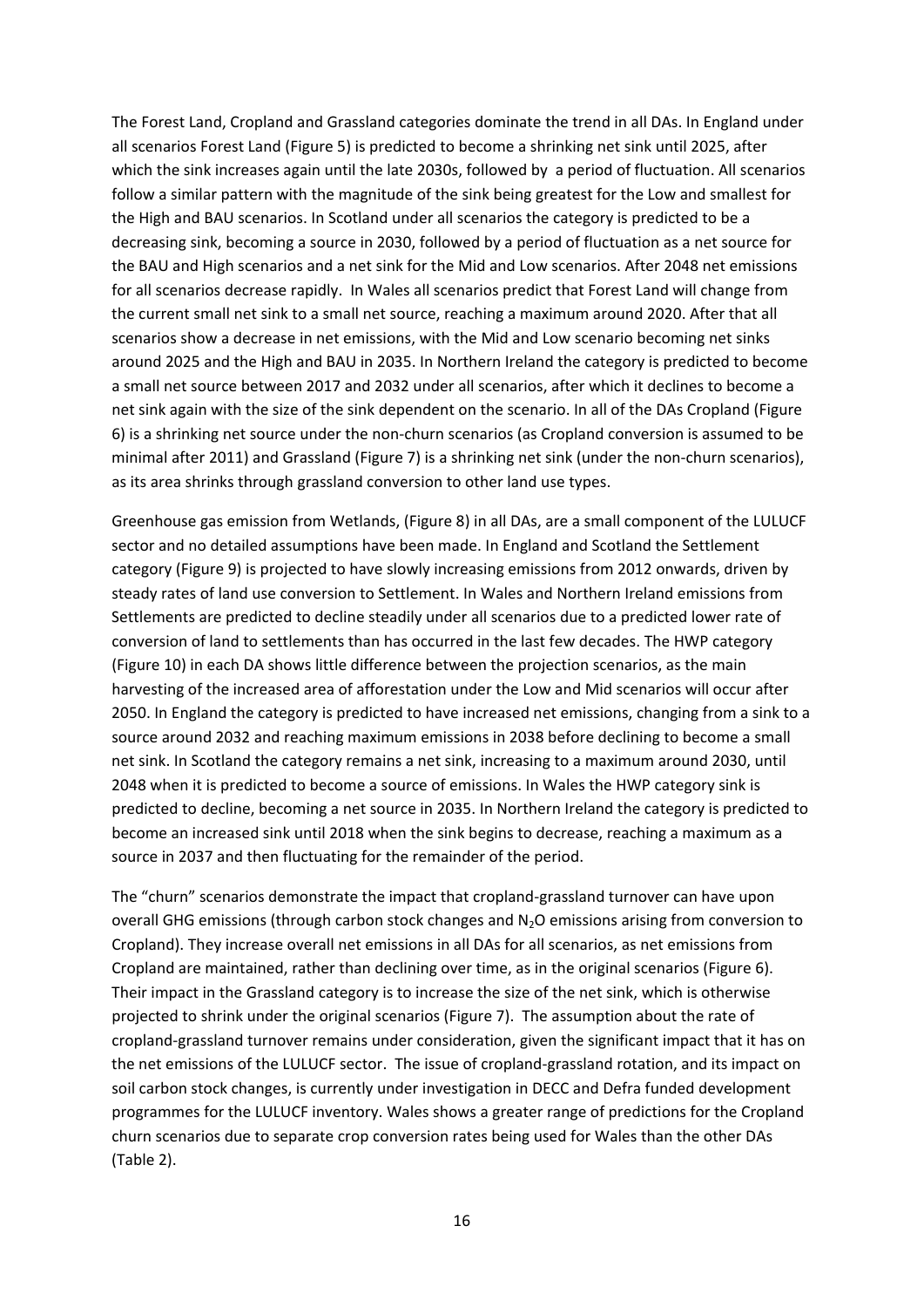There have been some modifications to what is included in the LULUCF inventory since the previous published inventory (1990-2010). Emissions from new activities ( $N<sub>2</sub>O$  from forest drainage and GHG emissions from non-forest wildfires) have been included and existing activity data has been revised (forest wildfires, and biomass burning after deforestation). More details are given in the 1990‐2011 National Inventory Report<sup>6</sup>. Figure 11 illustrates the impact that these changes have had upon the Mid scenario projection for each DA. In England, Scotland and Northern Ireland the updates result in a slight increase in net emissions over the majority of the period. In Wales the updates cause an increase in emissions prior to 2011 and a decrease in the emissions for the remainder of the period.

<sup>&</sup>lt;sup>6</sup> Available at http://uk-air.defra.gov.uk/reports/cat07/1305301238\_ukghgi-90-11\_main\_chapters\_Issue3.pdf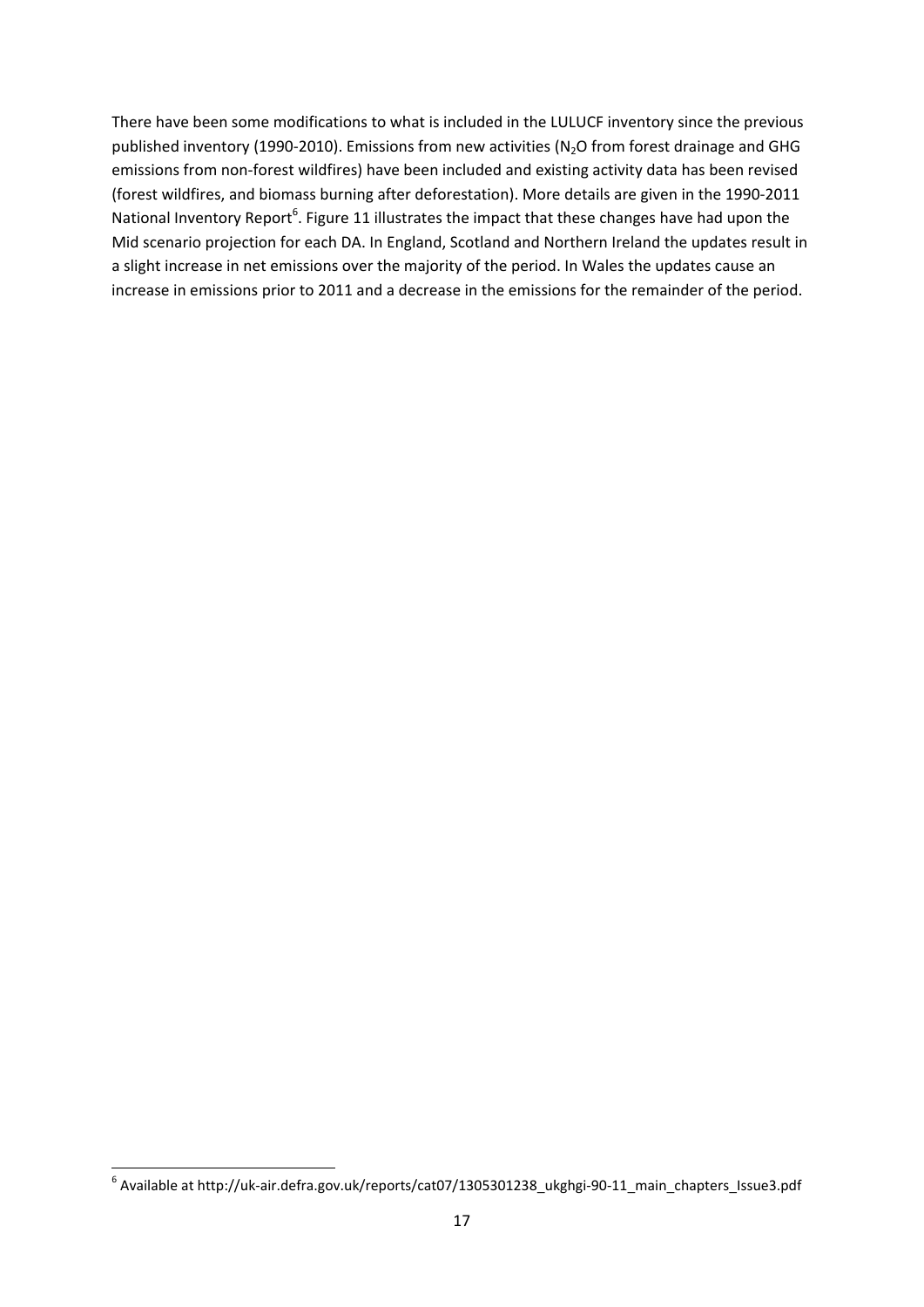|  |  | Table 6: LULUCF emissions and removals of $CO2$ 1990-2050 |  |  |  |  |
|--|--|-----------------------------------------------------------|--|--|--|--|
|--|--|-----------------------------------------------------------|--|--|--|--|

| Country             | <b>Scenario</b> | 1990                | 2011                | 2020                | 2030                | 2040                | 2050                |
|---------------------|-----------------|---------------------|---------------------|---------------------|---------------------|---------------------|---------------------|
|                     |                 | emissions/removals, | emissions/removals, | emissions/removals, | emissions/removals, | emissions/removals, | emissions/removals, |
|                     |                 | GgCO <sub>2</sub>   | GgCO <sub>2</sub>   | GgCO <sub>2</sub>   | GgCO <sub>2</sub>   | GgCO <sub>2</sub>   | GgCO <sub>2</sub>   |
|                     | Low             | 5674.56             | 1478.80             | 2057.10             | 1758.83             | 236.18              | $-626.50$           |
|                     | Mid             | 5674.56             | 1478.80             | 2417.37             | 2538.22             | 1436.39             | 966.38              |
|                     | <b>High</b>     | 5674.56             | 1478.80             | 2860.65             | 2860.65             | 2710.66             | 2615.56             |
| England             | Low churn       | 5674.56             | 1478.80             | 2973.24             | 2963.45             | 1440.79             | 578.12              |
|                     | churn<br>Mid    | 5674.56             | 1478.80             | 3343.48             | 3751.81             | 2645.81             | 2172.88             |
|                     | High churn      | 5674.56             | 1478.80             | 3797.00             | 4616.94             | 3925.91             | 3824.06             |
|                     | Low             | $-2440.54$          | $-5503.64$          | $-4477.09$          | $-2261.76$          | $-1251.75$          | $-2071.94$          |
|                     | Mid             | $-2440.54$          | $-5503.64$          | $-4214.82$          | $-1779.57$          | $-484.96$           | $-1019.69$          |
| Scotland            | High            | $-2440.54$          | $-5503.64$          | $-3863.75$          | $-1212.95$          | 354.93              | 96.92               |
|                     | Low churn       | $-2440.54$          | $-5503.64$          | $-2641.86$          | 345.74              | 1355.75             | 535.57              |
|                     | Mid churn       | $-2440.54$          | $-5503.64$          | $-2354.41$          | 845.63              | 2130.67             | 1594.32             |
|                     | High_churn      | $-2440.54$          | $-5503.64$          | $-1977.88$          | 1432.05             | 2979.86             | 2717.44             |
|                     | Low             | $-88.78$            | 74.26               | 306.56              | 94.43               | $-573.52$           | $-1364.09$          |
|                     | Mid             | $-88.78$            | 74.26               | 511.46              | 588.25              | 206.79              | $-280.05$           |
|                     | <b>High</b>     | $-88.78$            | 74.26               | 736.31              | 1099.04             | 998.69              | 808.86              |
| Wales               | Low churn       | $-88.78$            | 74.26               | 449.29              | 283.55              | $-384.41$           | $-1174.97$          |
|                     | Mid<br>churn    | $-88.78$            | 74.26               | 888.30              | 1131.25             | 746.76              | 252.72              |
|                     | High_churn      | $-88.78$            | 74.26               | 1347.26             | 1996.06             | 1889.59             | 1685.28             |
|                     | Low             | 23.37               | 115.00              | 159.96              | 222.80              | $-51.65$            | $-215.51$           |
|                     | Mid             | 23.37               | 115.00              | 198.96              | 281.56              | 73.95               | $-13.43$            |
| Northern<br>Ireland | High            | 23.37               | 115.00              | 258.22              | 358.20              | 224.16              | 217.85              |
|                     | churn<br>Low    | 23.37               | 115.00              | 376.32              | 506.68              | 232.24              | 68.38               |
|                     | Mid churn       | 23.37               | 115.00              | 419.41              | 569.85              | 360.33              | 271.19              |
|                     | High_churn      | 23.37               | 115.00              | 482.83              | 651.41              | 513.19              | 503.13              |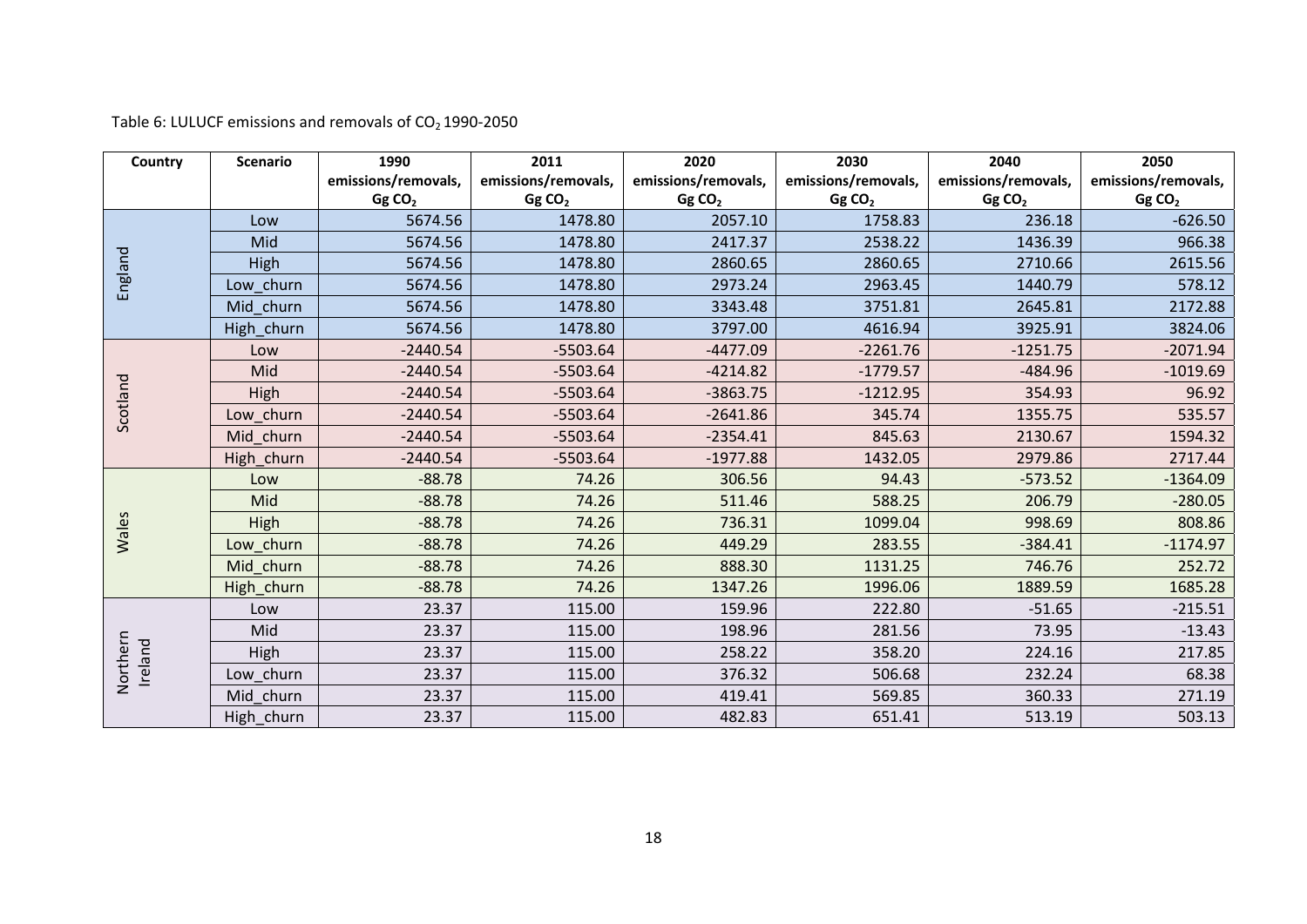Table 7: LULUCF emissions and removals of CH<sub>4</sub> 1990-2050

| Country             | <b>Scenario</b> | 1990                | 2011                | 2020                | 2030                | 2040                | 2050                |
|---------------------|-----------------|---------------------|---------------------|---------------------|---------------------|---------------------|---------------------|
|                     |                 | emissions/removals, | emissions/removals, | emissions/removals, | emissions/removals, | emissions/removals, | emissions/removals, |
|                     |                 | GgCO <sub>2</sub>   | GgCO <sub>2</sub>   | GgCO <sub>2</sub>   | GgCO <sub>2</sub>   | GgCO <sub>2</sub>   | GgCO <sub>2</sub>   |
|                     | Low             | 0.57                | 0.55                | 0.52                | 0.33                | 0.19                | 0.19                |
|                     | Mid             | 0.57                | 0.55                | 0.93                | 0.65                | 0.45                | 0.46                |
|                     | <b>High</b>     | 0.57                | 0.55                | 1.37                | 1.00                | 0.75                | 0.76                |
| England             | Low churn       | 0.57                | 0.55                | 0.52                | 0.33                | 0.19                | 0.19                |
|                     | Mid churn       | 0.57                | 0.55                | 0.93                | 0.65                | 0.45                | 0.46                |
|                     | High_churn      | 0.57                | 0.55                | 1.37                | 1.00                | 0.75                | 0.76                |
|                     | Low             | 0.32                | 0.42                | 0.30                | 0.30                | 0.21                | 0.20                |
|                     | Mid             | 0.32                | 0.42                | 0.60                | 0.60                | 0.46                | 0.45                |
| Scotland            | High            | 0.32                | 0.42                | 0.97                | 0.96                | 0.77                | 0.74                |
|                     | Low churn       | 0.32                | 0.42                | 0.30                | 0.30                | 0.21                | 0.20                |
|                     | Mid churn       | 0.32                | 0.42                | 0.60                | 0.60                | 0.46                | 0.45                |
|                     | High_churn      | 0.32                | 0.42                | 0.97                | 0.96                | 0.77                | 0.74                |
|                     | Low             | 0.19                | 0.28                | 0.18                | 0.11                | 0.10                | 0.10                |
|                     | Mid             | 0.19                | 0.28                | 0.37                | 0.25                | 0.25                | 0.25                |
|                     | High            | 0.19                | 0.28                | 0.55                | 0.40                | 0.39                | 0.39                |
| Wales               | Low churn       | 0.19                | 0.28                | 0.18                | 0.11                | 0.10                | 0.10                |
|                     | Mid churn       | 0.19                | 0.28                | 0.37                | 0.25                | 0.25                | 0.25                |
|                     | High_churn      | 0.19                | 0.28                | 0.55                | 0.40                | 0.39                | 0.39                |
|                     | Low             | 0.07                | 0.11                | 0.05                | 0.03                | 0.02                | 0.02                |
|                     | Mid             | 0.07                | 0.11                | 0.10                | 0.07                | 0.04                | 0.04                |
| Northern<br>Ireland | <b>High</b>     | 0.07                | 0.11                | 0.17                | 0.12                | 0.11                | 0.11                |
|                     | Low churn       | 0.07                | 0.11                | 0.05                | 0.03                | 0.02                | 0.02                |
|                     | Mid churn       | 0.07                | 0.11                | 0.10                | 0.07                | 0.04                | 0.04                |
|                     | High_churn      | 0.07                | 0.11                | 0.17                | 0.12                | 0.11                | 0.11                |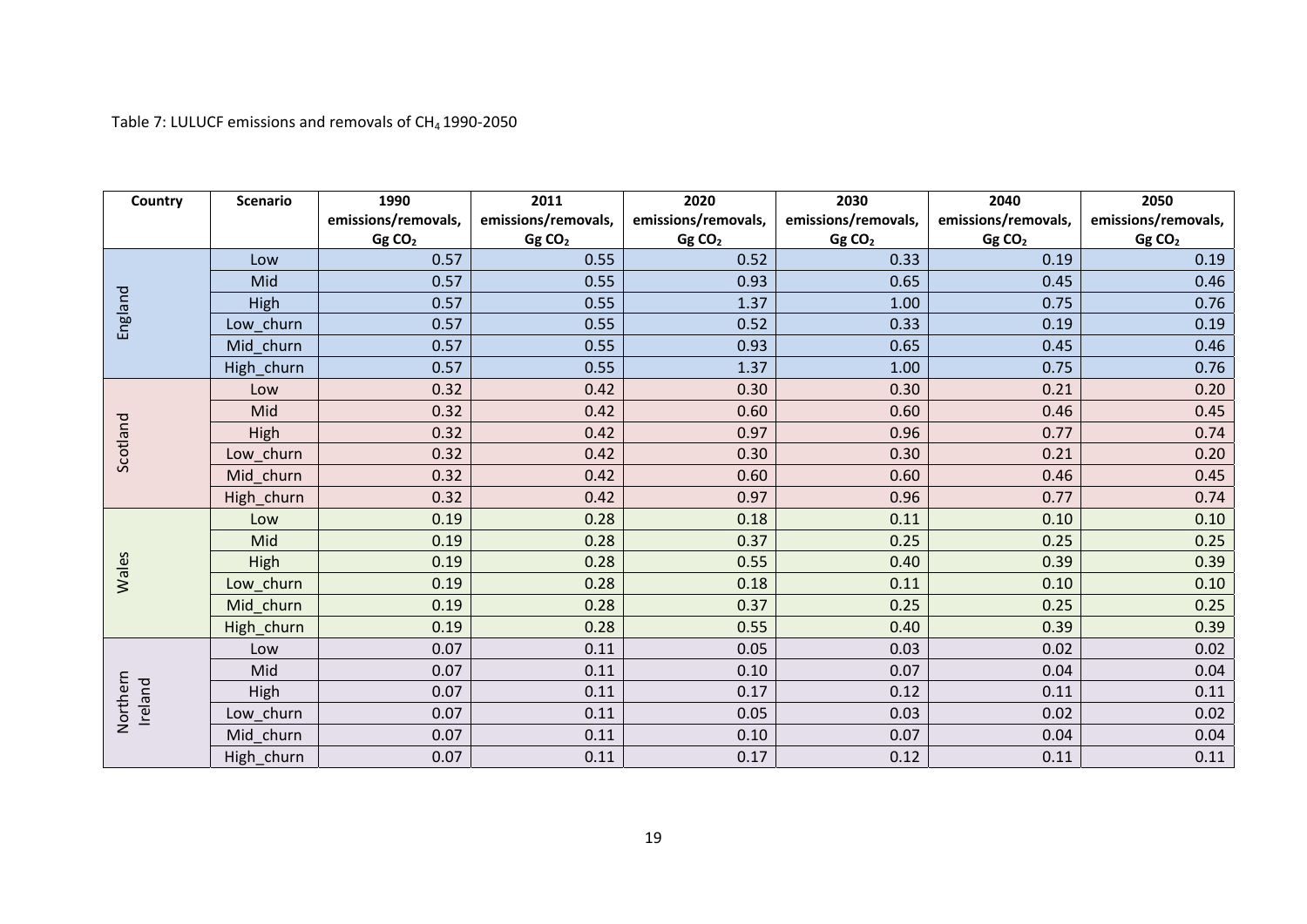#### Table 8: LULUCF emissions and removals of N<sub>2</sub>O 1990-2050

| Country             | <b>Scenario</b> | 1990                | 2011                | 2020                | 2030                | 2040                | 2050                |
|---------------------|-----------------|---------------------|---------------------|---------------------|---------------------|---------------------|---------------------|
|                     |                 | emissions/removals, | emissions/removals, | emissions/removals, | emissions/removals, | emissions/removals, | emissions/removals, |
|                     |                 | GgCO <sub>2</sub>   | GgCO <sub>2</sub>   | GgCO <sub>2</sub>   | GgCO <sub>2</sub>   | GgCO <sub>2</sub>   | GgCO <sub>2</sub>   |
| England             | Low             | 1.05                | 0.78                | 0.54                | 0.36                | 0.26                | 0.19                |
|                     | Mid             | 1.05                | 0.78                | 0.53                | 0.35                | 0.25                | 0.18                |
|                     | High            | 1.05                | 0.78                | 0.55                | 0.37                | 0.25                | 0.19                |
|                     | Low_churn       | 1.05                | 0.78                | 0.89                | 0.92                | 0.94                | 0.95                |
|                     | Mid_churn       | 1.05                | 0.78                | 0.91                | 0.93                | 0.95                | 0.96                |
|                     | High_churn      | 1.05                | 0.78                | 0.93                | 0.94                | 0.96                | 0.96                |
|                     | Low             | 1.22                | 0.73                | 0.69                | 0.48                | 0.35                | 0.28                |
|                     | Mid             | 1.22                | 0.73                | 0.69                | 0.47                | 0.34                | 0.27                |
| Scotland            | High            | 1.22                | 0.73                | 0.70                | 0.49                | 0.35                | 0.28                |
|                     | Low churn       | 1.22                | 0.73                | 1.12                | 1.14                | 1.16                | 1.17                |
|                     | Mid_churn       | 1.22                | 0.73                | 1.12                | 1.14                | 1.15                | 1.16                |
|                     | High_churn      | 1.22                | 0.73                | 1.14                | 1.15                | 1.16                | 1.17                |
| Wales               | Low             | 0.22                | 0.20                | 0.17                | 0.14                | 0.13                | 0.12                |
|                     | Mid             | 0.22                | 0.20                | 0.20                | 0.19                | 0.18                | 0.18                |
|                     | High            | 0.22                | 0.20                | 0.25                | 0.27                | 0.28                | 0.29                |
|                     | Low churn       | 0.22                | 0.20                | 0.22                | 0.23                | 0.24                | 0.24                |
|                     | Mid_churn       | 0.22                | 0.20                | 0.23                | 0.23                | 0.23                | 0.23                |
|                     | High_churn      | 0.22                | 0.20                | 0.31                | 0.36                | 0.38                | 0.40                |
| Northern<br>Ireland | Low             | 0.24                | 0.20                | 0.15                | 0.11                | 0.09                | 0.08                |
|                     | Mid             | 0.24                | 0.20                | 0.15                | 0.11                | 0.09                | 0.08                |
|                     | High            | 0.24                | 0.20                | 0.15                | 0.11                | 0.08                | 0.07                |
|                     | Low_churn       | 0.24                | 0.20                | 0.24                | 0.25                | 0.26                | 0.27                |
|                     | Mid_churn       | 0.24                | 0.20                | 0.24                | 0.25                | 0.25                | 0.26                |
|                     | High_churn      | 0.24                | 0.20                | 0.24                | 0.25                | 0.25                | 0.25                |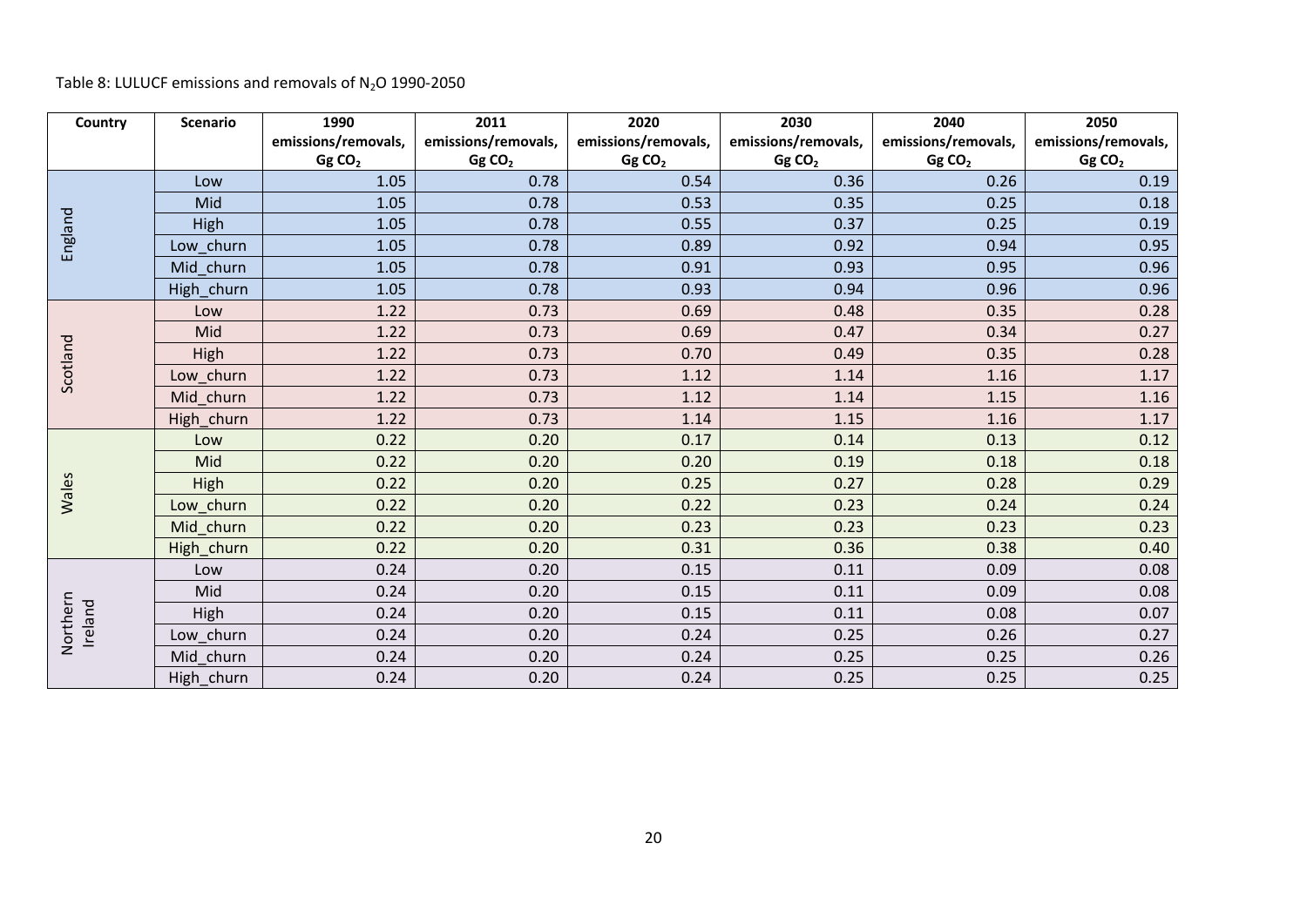Table 9: LULUCF emissions and removals of CO2 equivalents 1990‐2050

| Country             | <b>Scenario</b> | 1990                | 2011                | 2020                | 2030                | 2040                | 2050                |
|---------------------|-----------------|---------------------|---------------------|---------------------|---------------------|---------------------|---------------------|
|                     |                 | emissions/removals, | emissions/removals, | emissions/removals, | emissions/removals, | emissions/removals, | emissions/removals, |
|                     |                 | GgCO <sub>2</sub>   | GgCO <sub>2</sub>   | GgCO <sub>2</sub>   | GgCO <sub>2</sub>   | GgCO <sub>2</sub>   | GgCO <sub>2</sub>   |
| England             | Low             | 6011.31             | 1733.29             | 2234.73             | 1877.76             | 319.60              | $-562.40$           |
|                     | Mid             | 6011.31             | 1733.29             | 2602.12             | 2661.34             | 1521.92             | 1032.20             |
|                     | <b>High</b>     | 6011.31             | 1733.29             | 3059.61             | 3526.81             | 2805.27             | 2690.14             |
|                     | Low churn       | 6011.31             | 1733.29             | 3261.27             | 3255.39             | 1735.21             | 876.25              |
|                     | churn<br>Mid    | 6011.31             | 1733.29             | 3644.91             | 4054.24             | 2948.62             | 2479.02             |
|                     | High_churn      | 6011.31             | 1733.29             | 4112.65             | 4930.45             | 4237.80             | 4138.95             |
|                     | Low             | $-2054.85$          | $-5269.88$          | $-4256.75$          | $-2107.46$          | $-1138.59$          | $-1981.70$          |
|                     | Mid             | $-2054.85$          | $-5269.88$          | -3989.08            | $-1620.57$          | $-368.92$           | $-927.49$           |
| Scotland            | High            | $-2054.85$          | $-5269.88$          | $-3625.30$          | $-1042.00$          | 480.87              | 197.96              |
|                     | Low_churn       | $-2054.85$          | $-5269.88$          | $-2287.67$          | 705.73              | 1718.17             | 901.48              |
|                     | Mid churn       | $-2054.85$          | $-5269.88$          | $-1994.82$          | 1210.32             | 2495.96             | 1962.21             |
|                     | High churn      | $-2054.85$          | $-5269.88$          | $-1605.58$          | 1808.70             | 3355.05             | 3094.16             |
| Wales               | Low             | $-15.88$            | 140.58              | 362.14              | 141.44              | $-530.65$           | $-1323.24$          |
|                     | Mid             | $-15.88$            | 140.58              | 579.61              | 651.74              | 268.93              | $-218.36$           |
|                     | <b>High</b>     | $-15.88$            | 140.58              | 825.82              | 1190.43             | 1093.11             | 905.41              |
|                     | Low_churn       | $-15.88$            | 140.58              | 522.48              | 357.62              | $-308.75$           | $-1097.86$          |
|                     | Mid churn       | $-15.88$            | 140.58              | 966.80              | 1207.68             | 823.42              | 329.88              |
|                     | High_churn      | $-15.88$            | 140.58              | 1454.38             | 2114.50             | 2016.81             | 1818.10             |
| Northern<br>Ireland | Low             | 98.33               | 180.23              | 207.51              | 258.08              | $-22.52$            | $-189.12$           |
|                     | Mid             | 98.33               | 180.23              | 247.85              | 317.03              | 101.81              | 10.76               |
|                     | High            | 98.33               | 180.23              | 309.29              | 394.65              | 252.30              | 241.36              |
|                     | Low churn       | 98.33               | 180.23              | 451.67              | 584.68              | 313.12              | 152.01              |
|                     | Mid churn       | 98.33               | 180.23              | 496.10              | 648.03              | 439.94              | 352.63              |
|                     | High_churn      | 98.33               | 180.23              | 561.70              | 730.57              | 593.10              | 583.88              |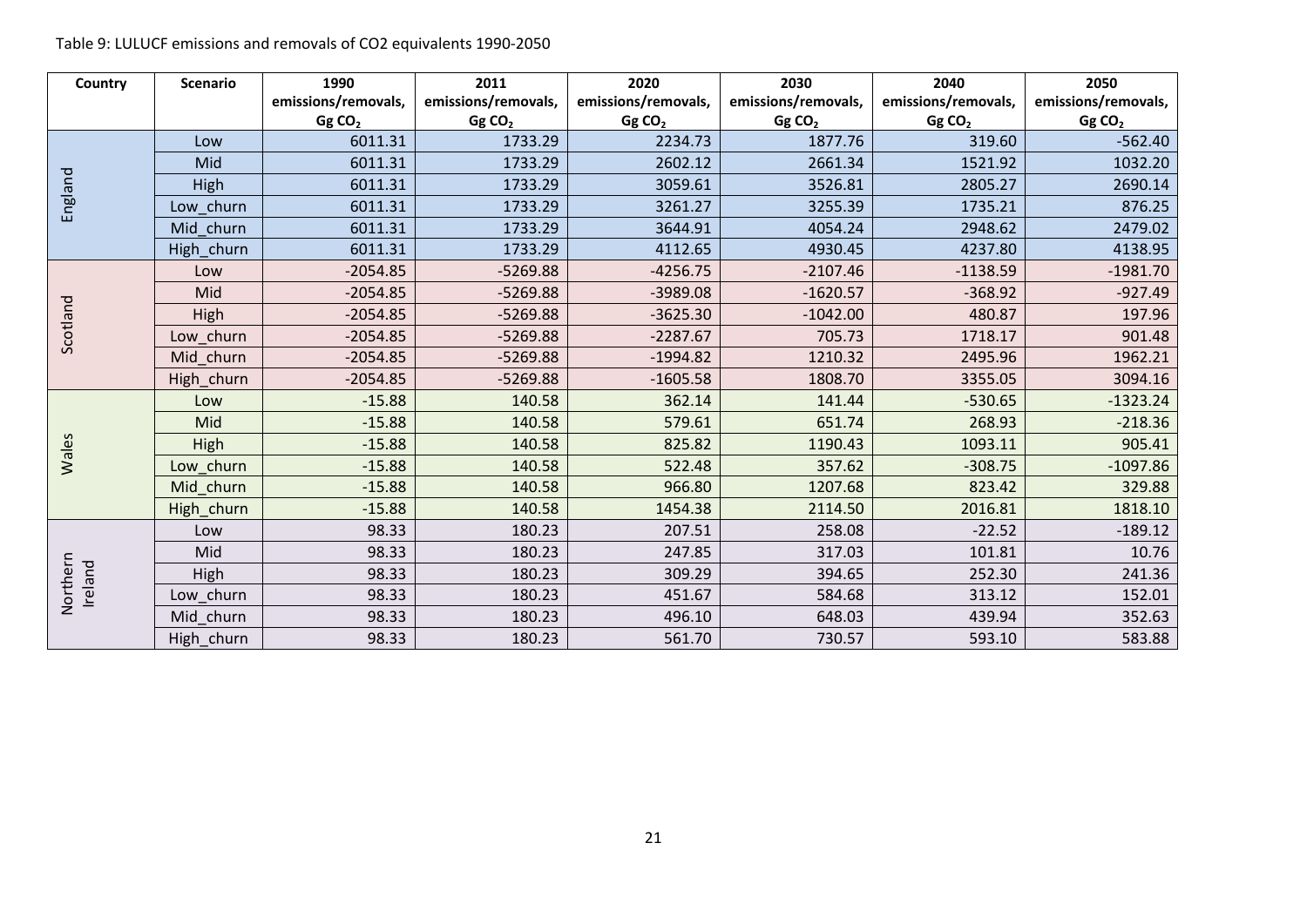

Figure 1: DA LULUCF sector CO<sub>2</sub> equivalents emissions scenarios 1990-2050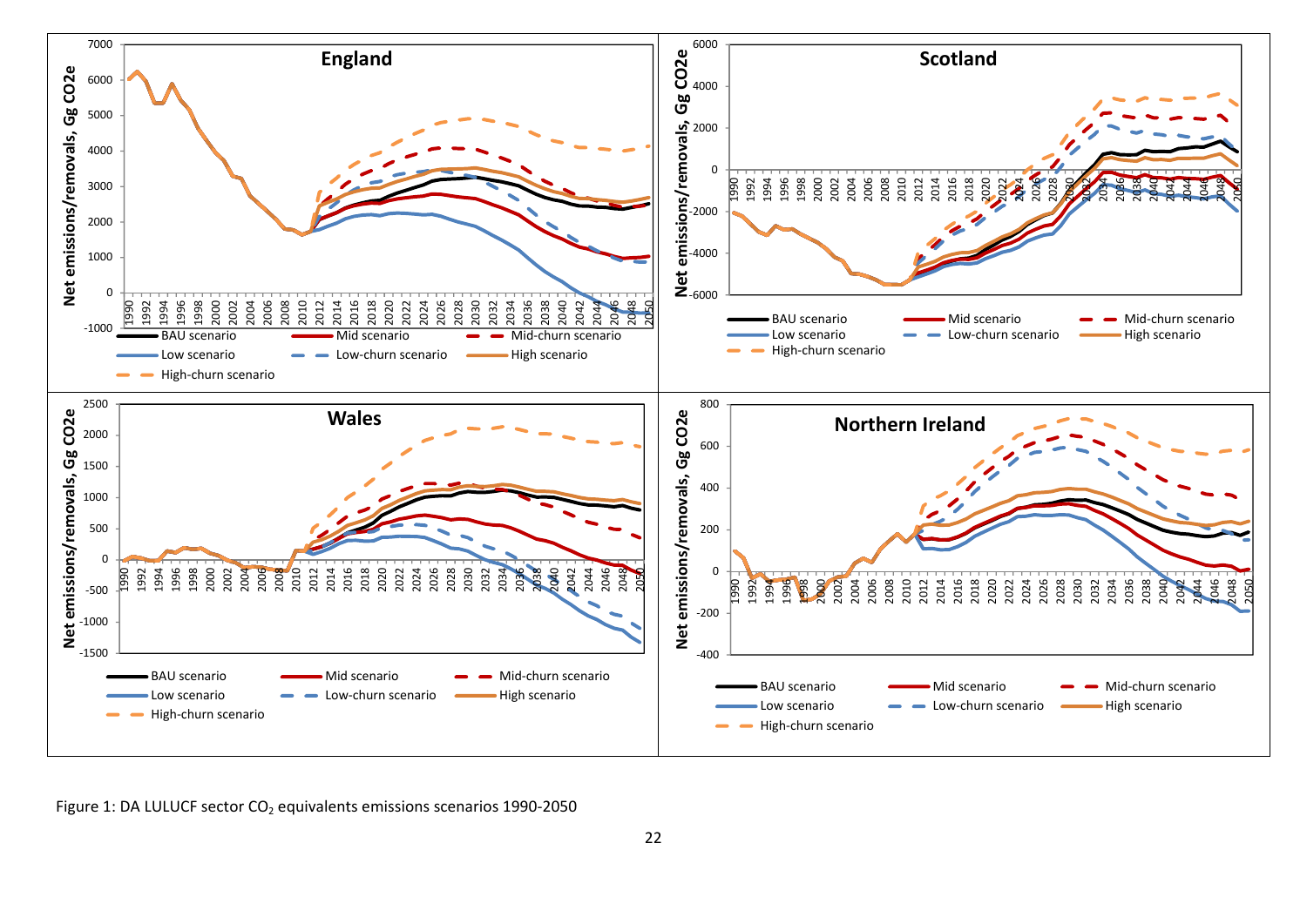

Figure 2: DA LULUCF sector CO<sub>2</sub> emissions scenarios 1990-2050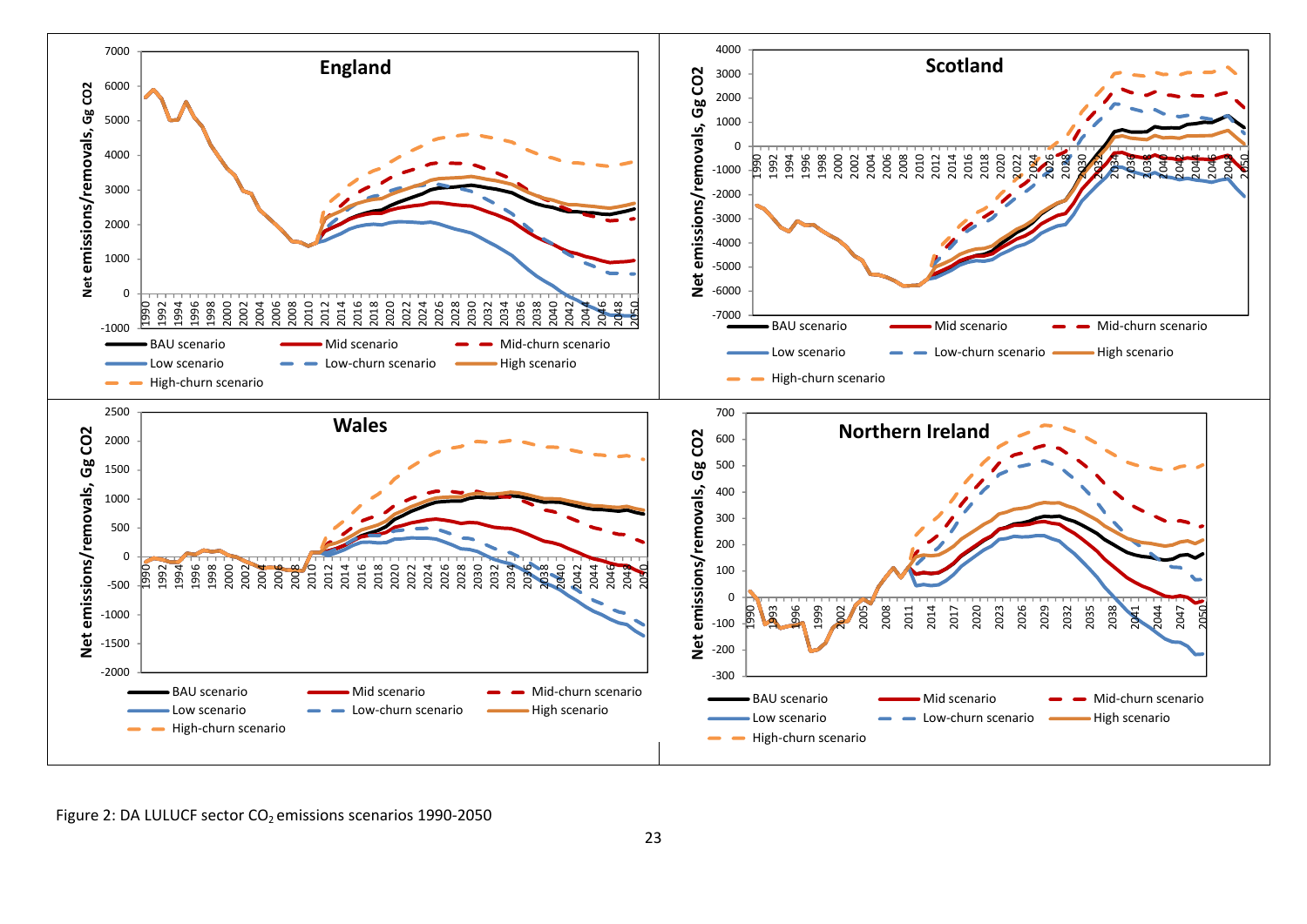

Figure 3: DA LULUCF sector CH<sub>4</sub> emissions scenarios 1990-2050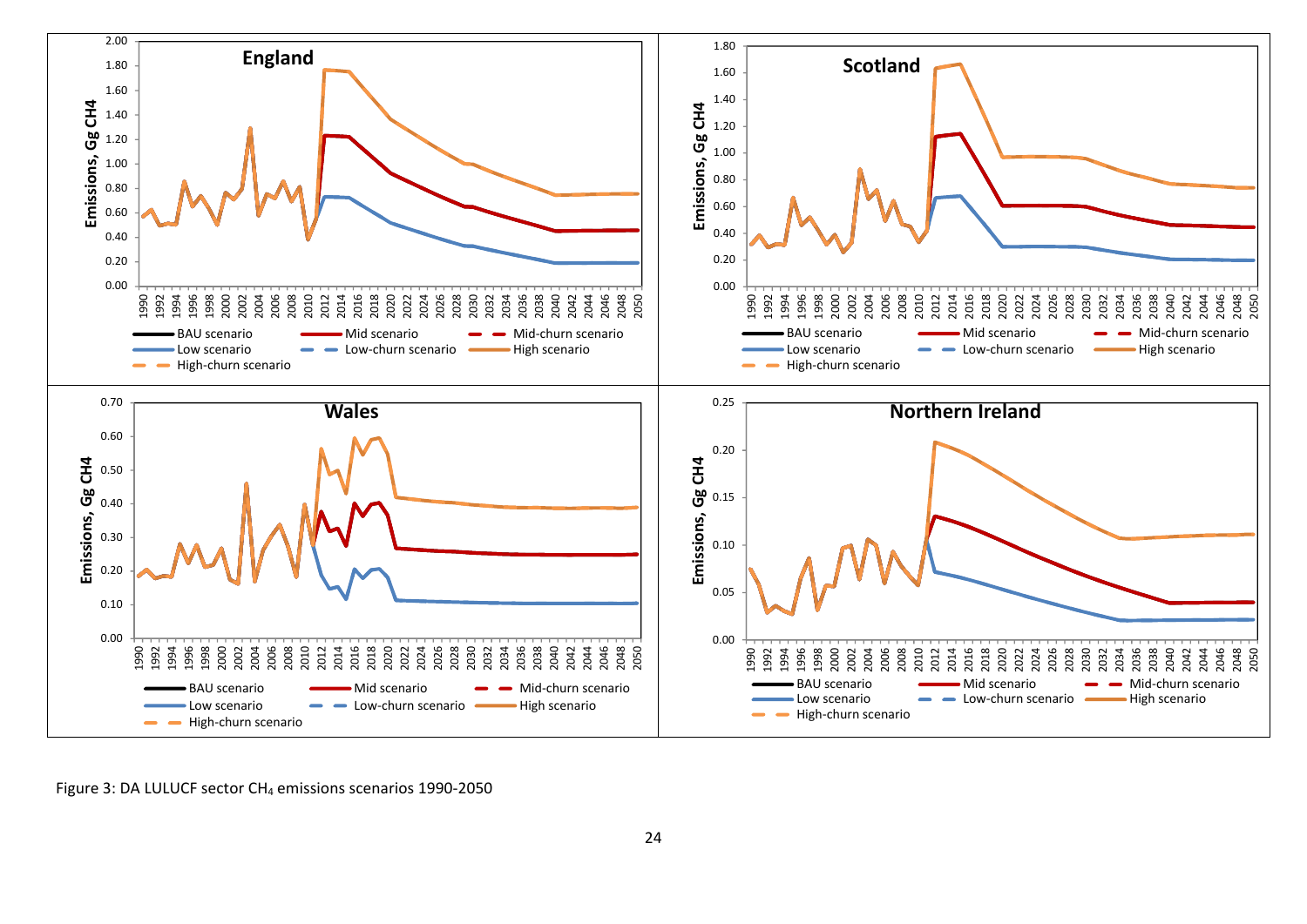

Figure 4: DA LULUCF sector N<sub>2</sub>O emissions scenarios 1990-2050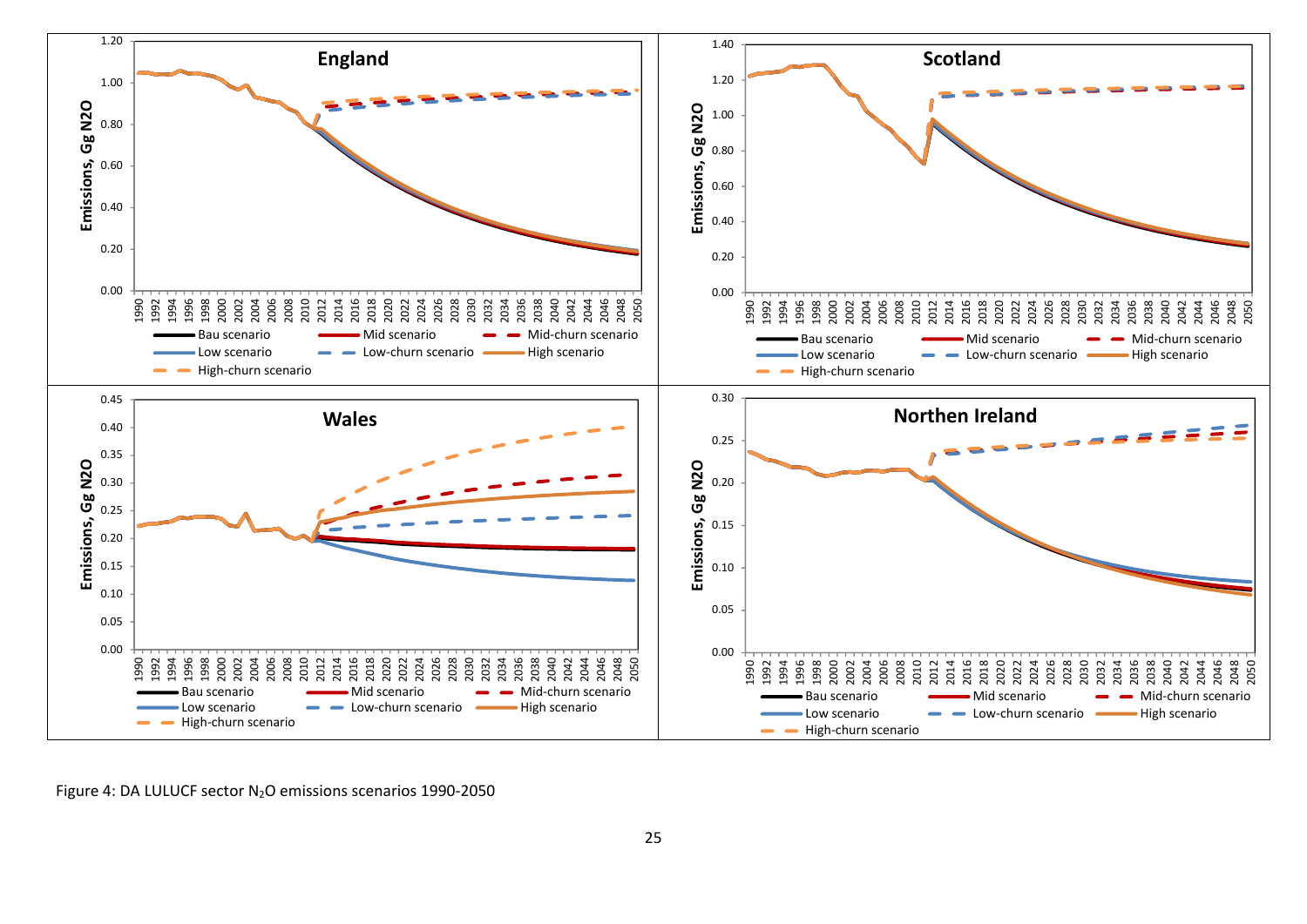

Figure 5: DA Forestland category emissions scenarios 1990‐2050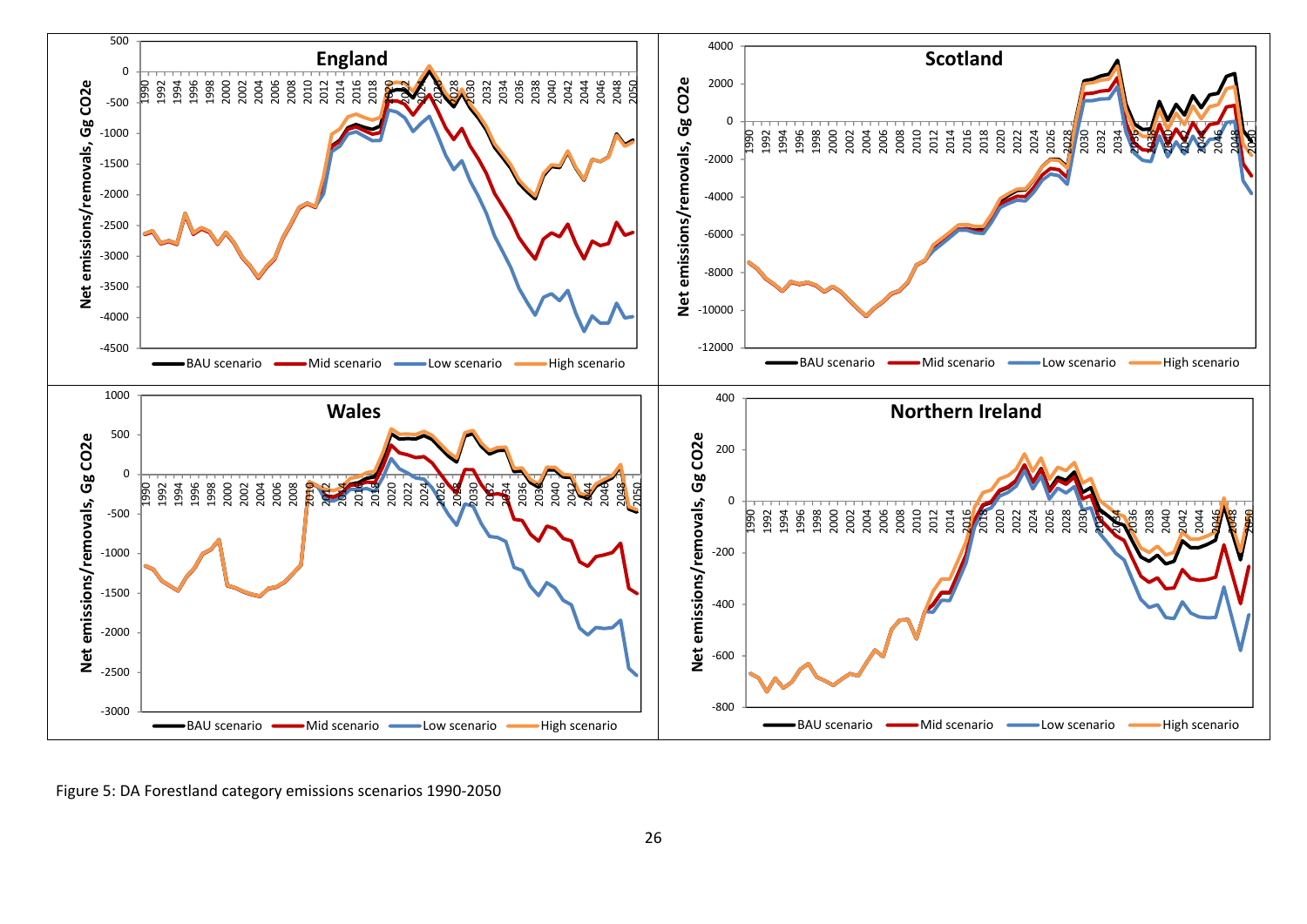

Figure 6: DA Cropland category emissions scenarios 1990‐2050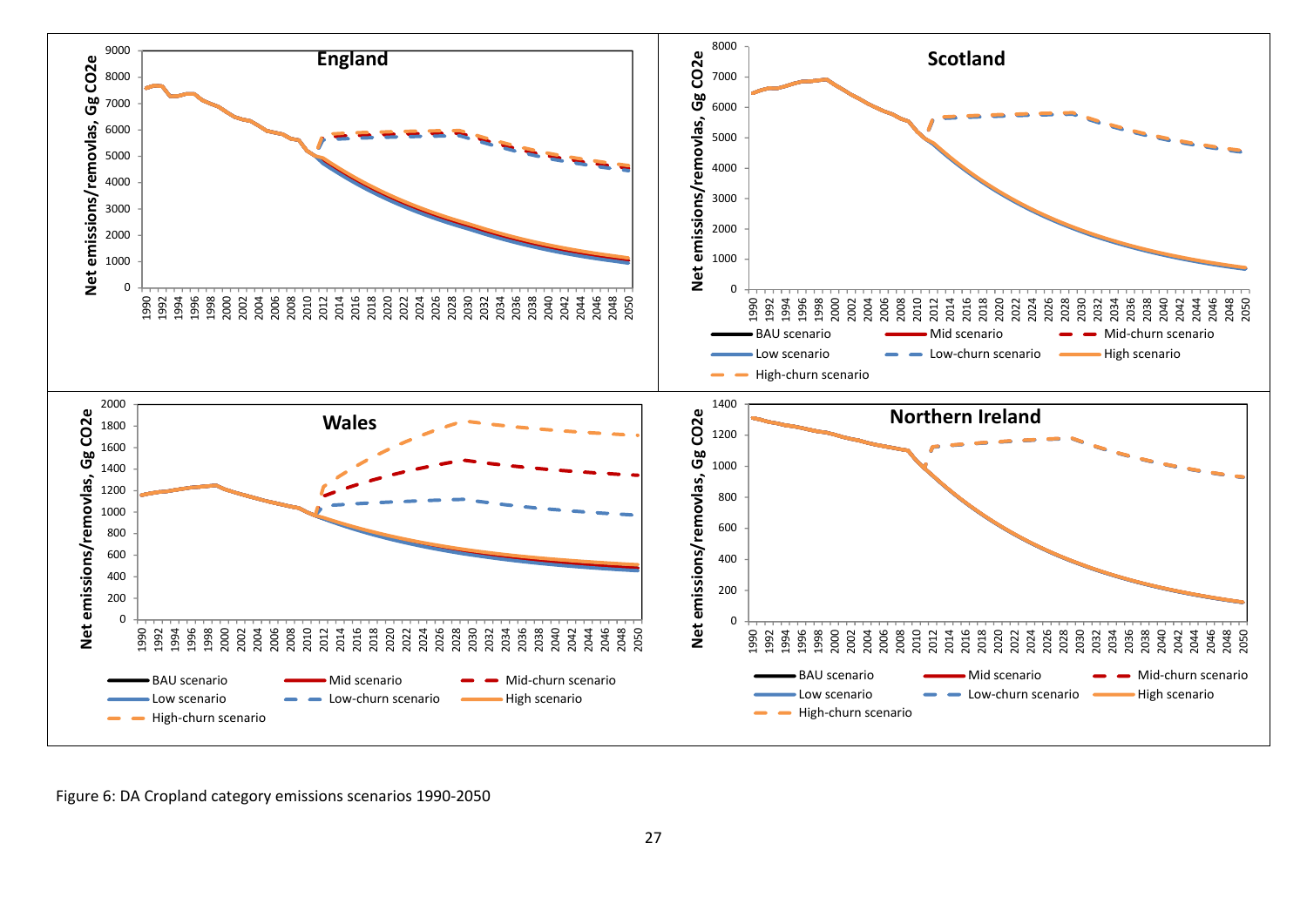

Figure 7: DA Grassland category emissions scenarios 1990‐2050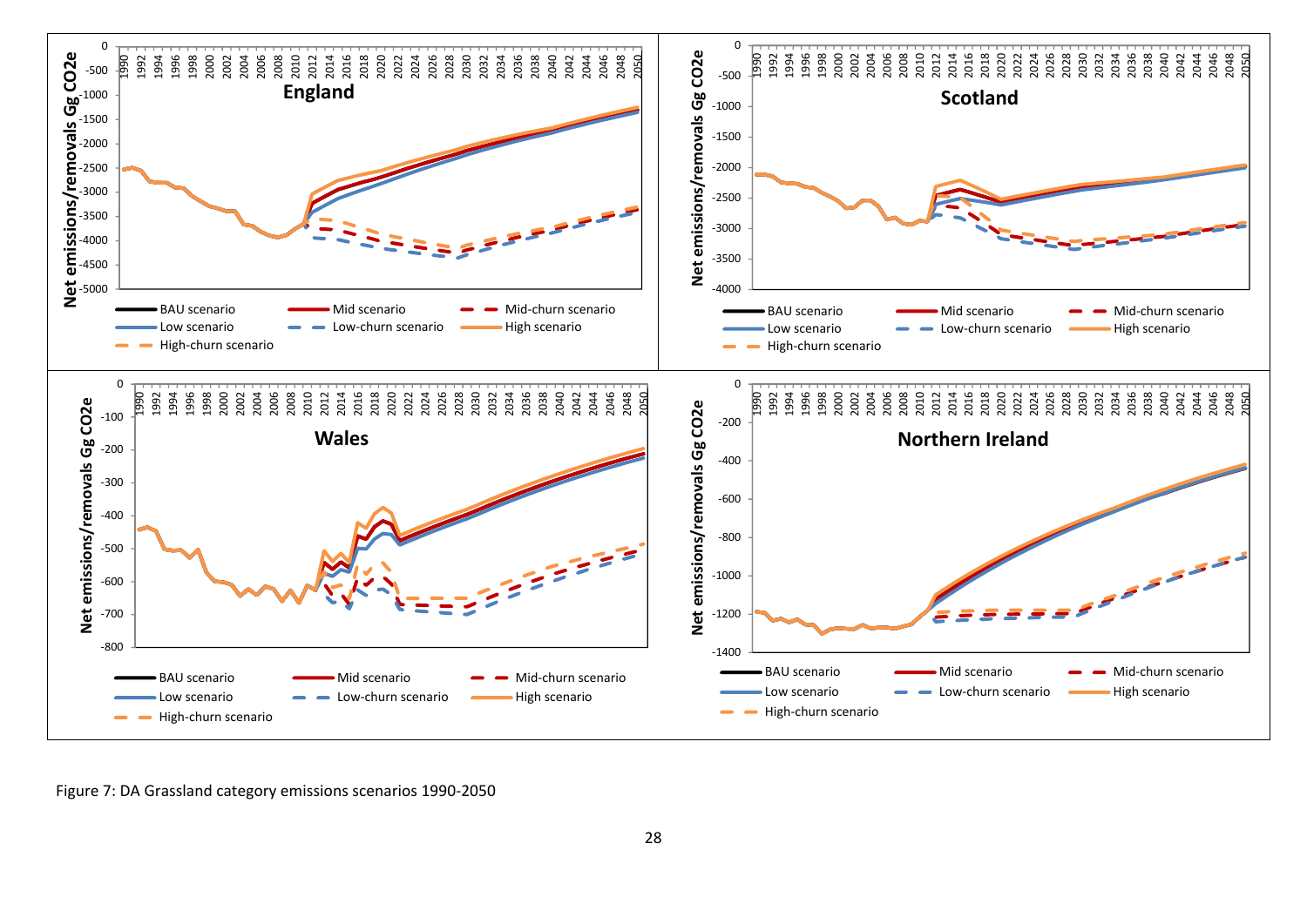

Figure 8: DA Wetlands category emissions scenarios 1990‐2050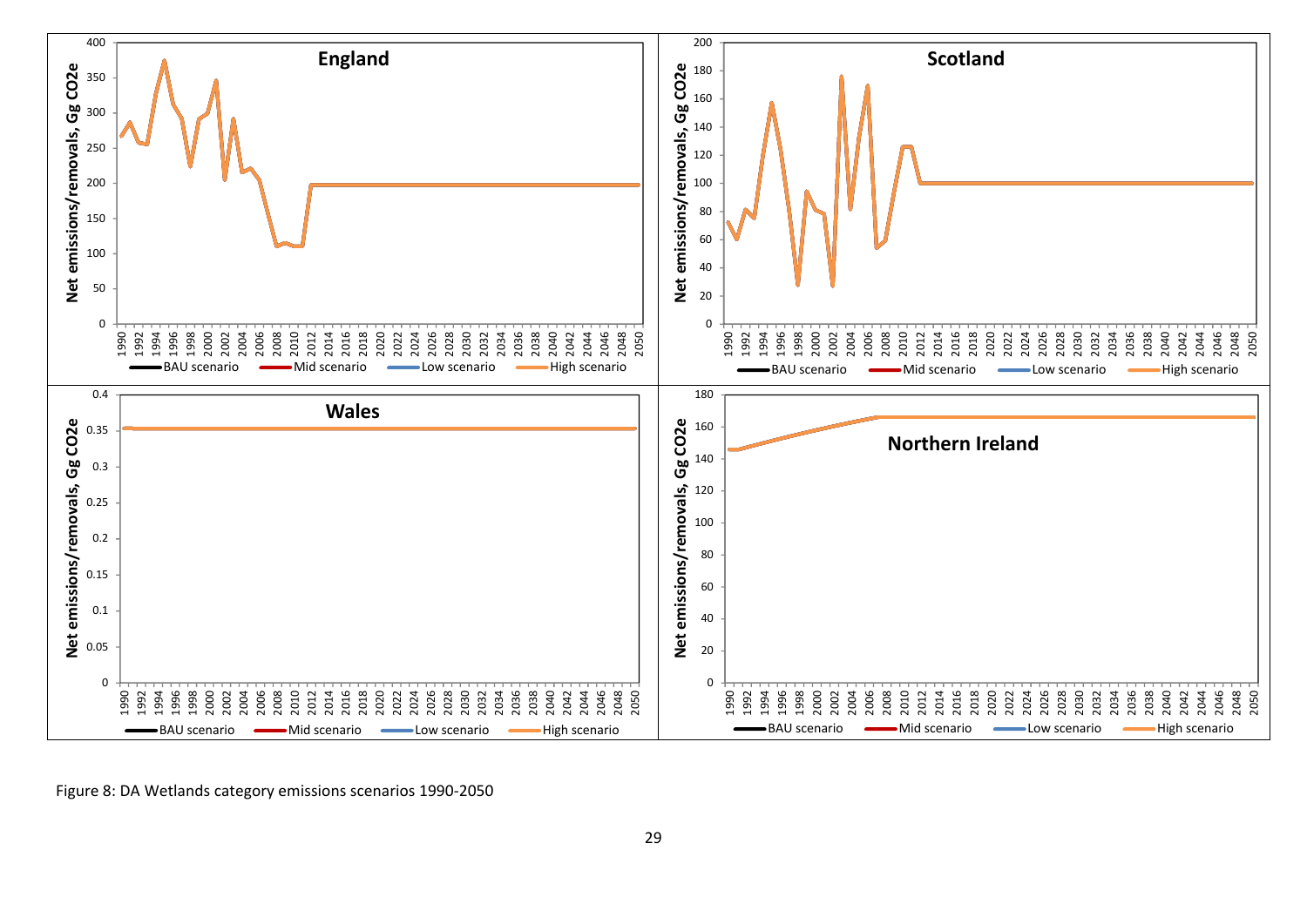

Figure 9: DA Settlements category emissions scenarios 1990‐2050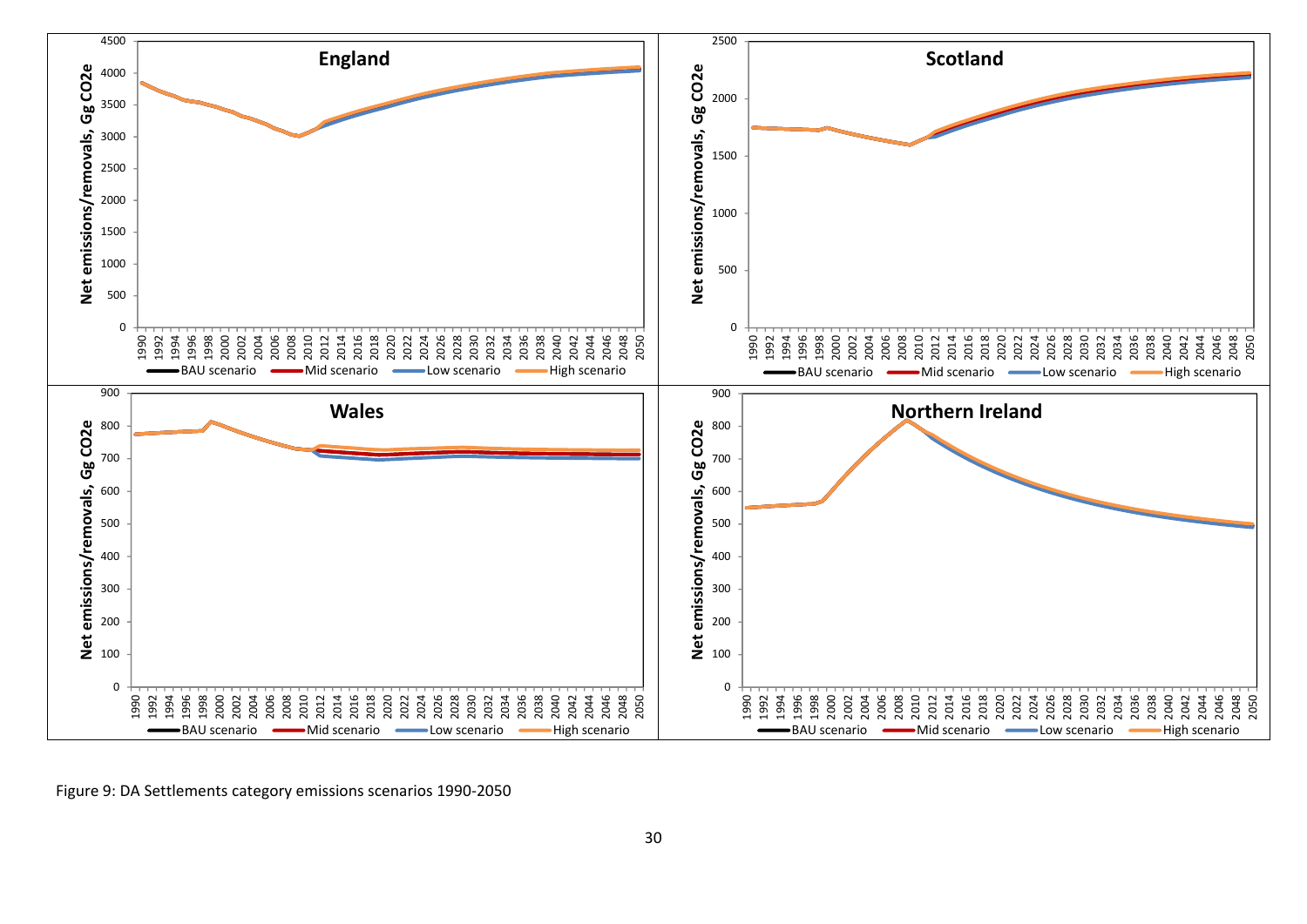

Figure 10: DA Harvested Wood products category emissions scenarios 1990‐2050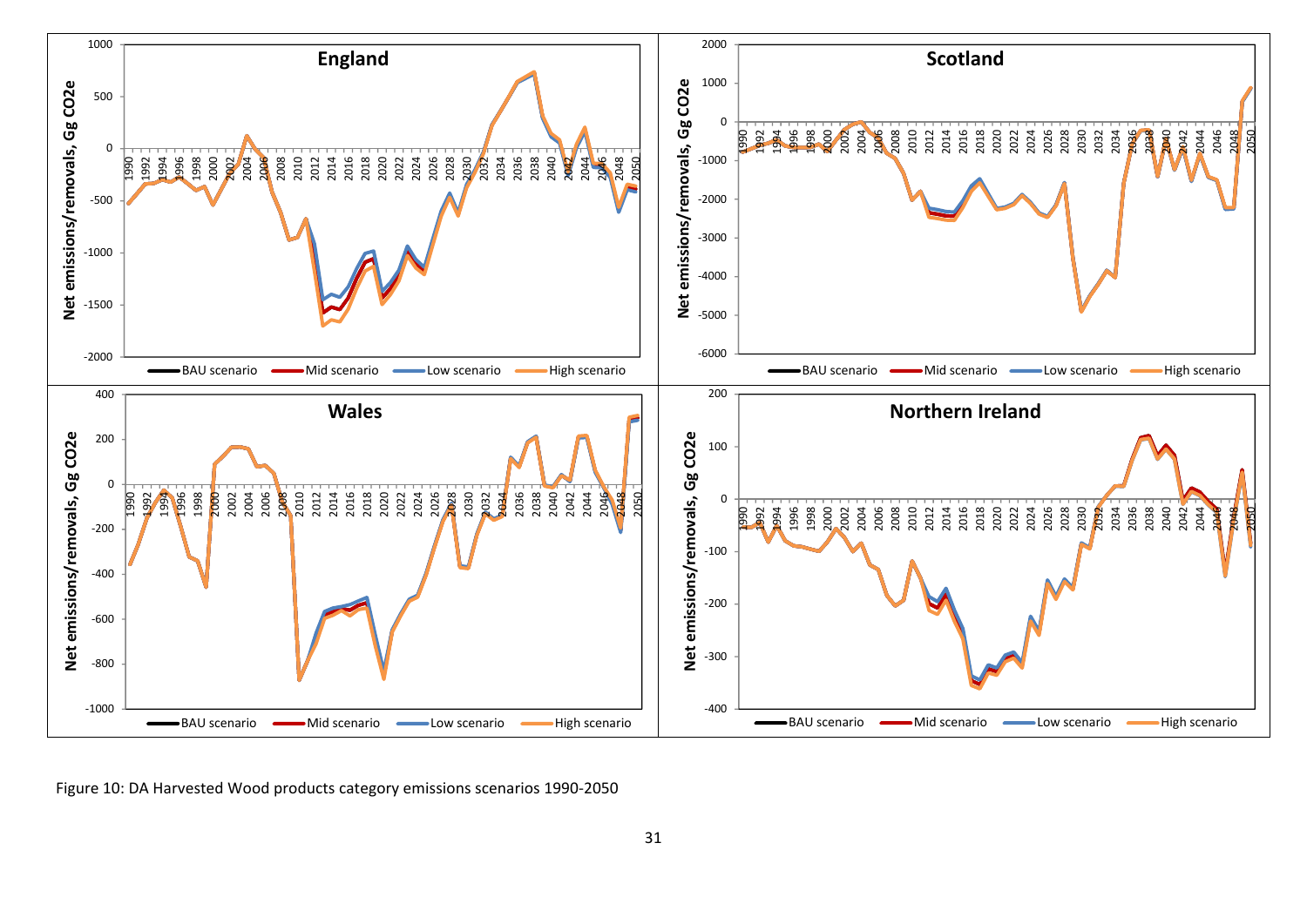

Figure 11: Comparison of the Mid scenarios for the 1990‐2010 and 1990‐2011 inventory projections to 2050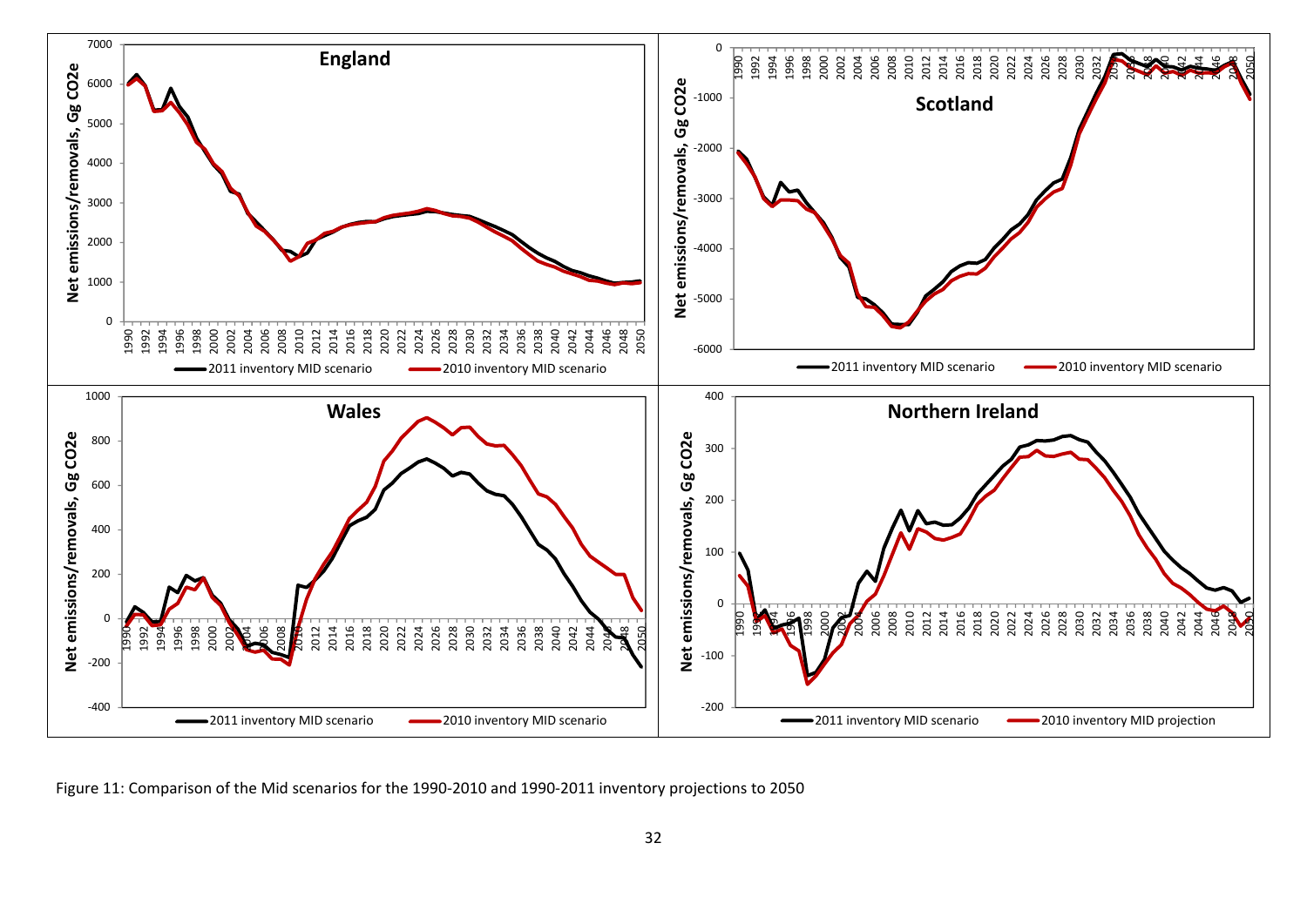#### **Further work**

The LULUCF projections now have an annual cycle of development and publication, which feed into the Fourth Carbon Budget analysis. The stakeholder group will continue to discuss and modify the assumptions and scenarios as required. Forest Research is undertaking further work looking at the impact of woodland management on net emissions in the Forest Land category. This will be incorporated into the projections once it becomes available. The Defra-funded project SP1113 (reporting in 2014) will look at the impacts of cropland and grassland management on soil carbon, including projections out to 2050, and the results of this project will be incorporated into the LULUCF projections as they become available.

#### **References**

Brown, K., Cardenas, L., MacCarthy, J., Murrells, T., Pang, Y., Passant, N., Thistlethwaite, G., Thomson, A., and Webb, N. (2012). UK Greenhouse Gas Inventory, 1990 to 2010: Annual Report for submission under the Framework Convention on Climate Change. AEAT/ENV/R/3264. AEA Technology plc. Didcot, http://naei.defra.gov.uk/reports/reports?report\_id=693

DECC (2011) 2050 Pathways Analysis. HM Government. July 2011. http://www.decc.gov.uk/assets/decc/What%20we%20do/A%20low%20carbon%20UK/2050 /216‐2050‐pathways‐analysis‐report.pdf

DECC (2011). Submission of information on forest management reference levels by United Kingdom of Great Britain and Northern Ireland in accordance with Decision 2/CMP.6

http://unfccc.int/files/meetings/ad\_hoc\_working\_groups/kp/application/pdf/uk\_frml.pdf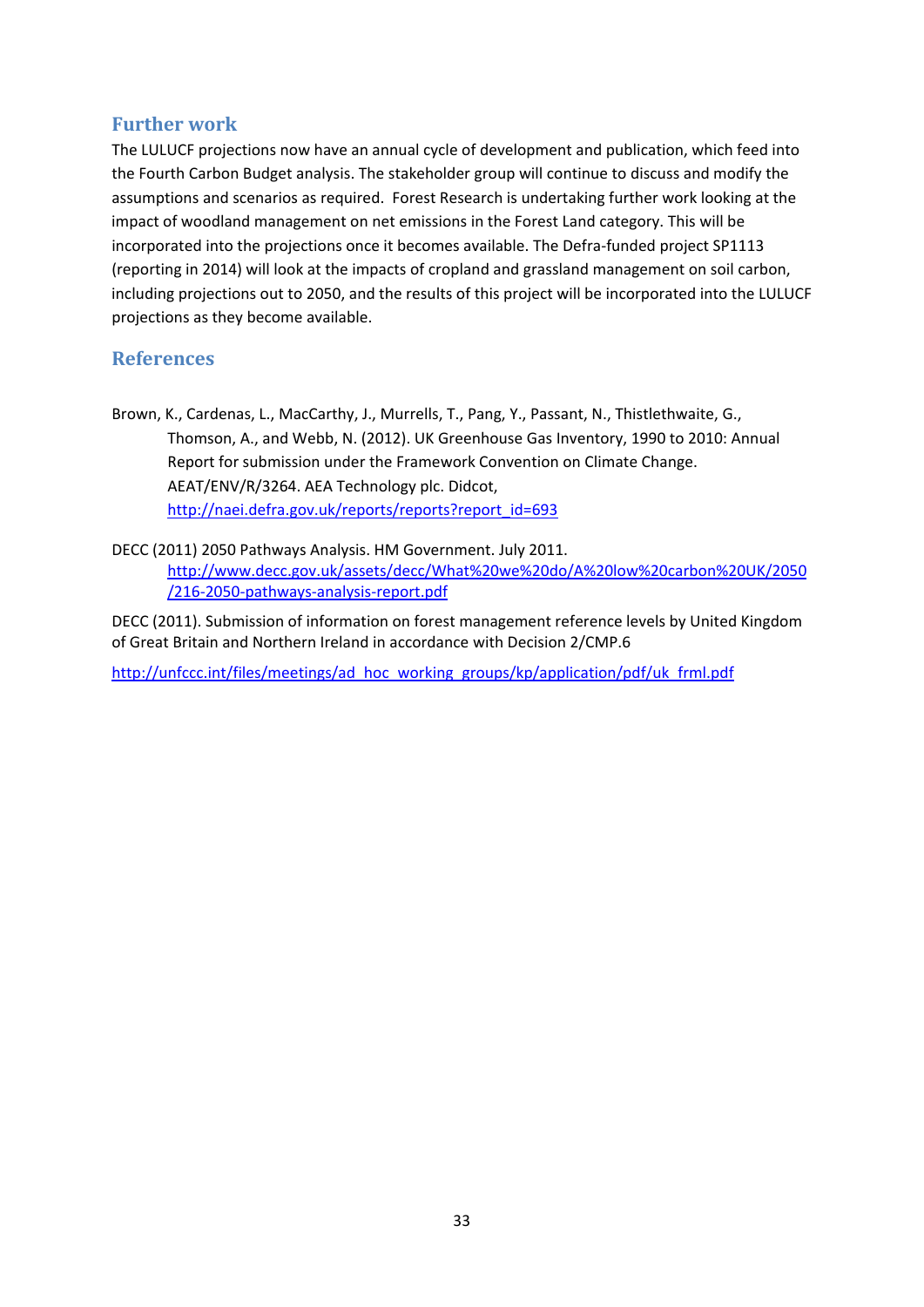#### **Annex 1: Members of the projection assumption development group**

- Matthew Brown, formerly at Defra
- Judith Stuart, Defra
- Marjorie Roome. DECC
- Philip Earl, Defra
- Bill Parish, Defra
- Marion Rawlins, Defra
- Daniele Viappiani, Defra
- Jim Penman, DECC
- Sekai Ngarize, DECC
- Aimee Griffiths, DECC
- Amanda Thomson, CEH
- Heath Malcolm, CEH
- Mark Broadmeadow, Forestry Commission
- Robert Matthews, Forest Research
- Liam Kelly, Scottish Government
- Sinclair Mayne, NI Government
- Peter Scott, NI Government
- James Skates, Welsh Government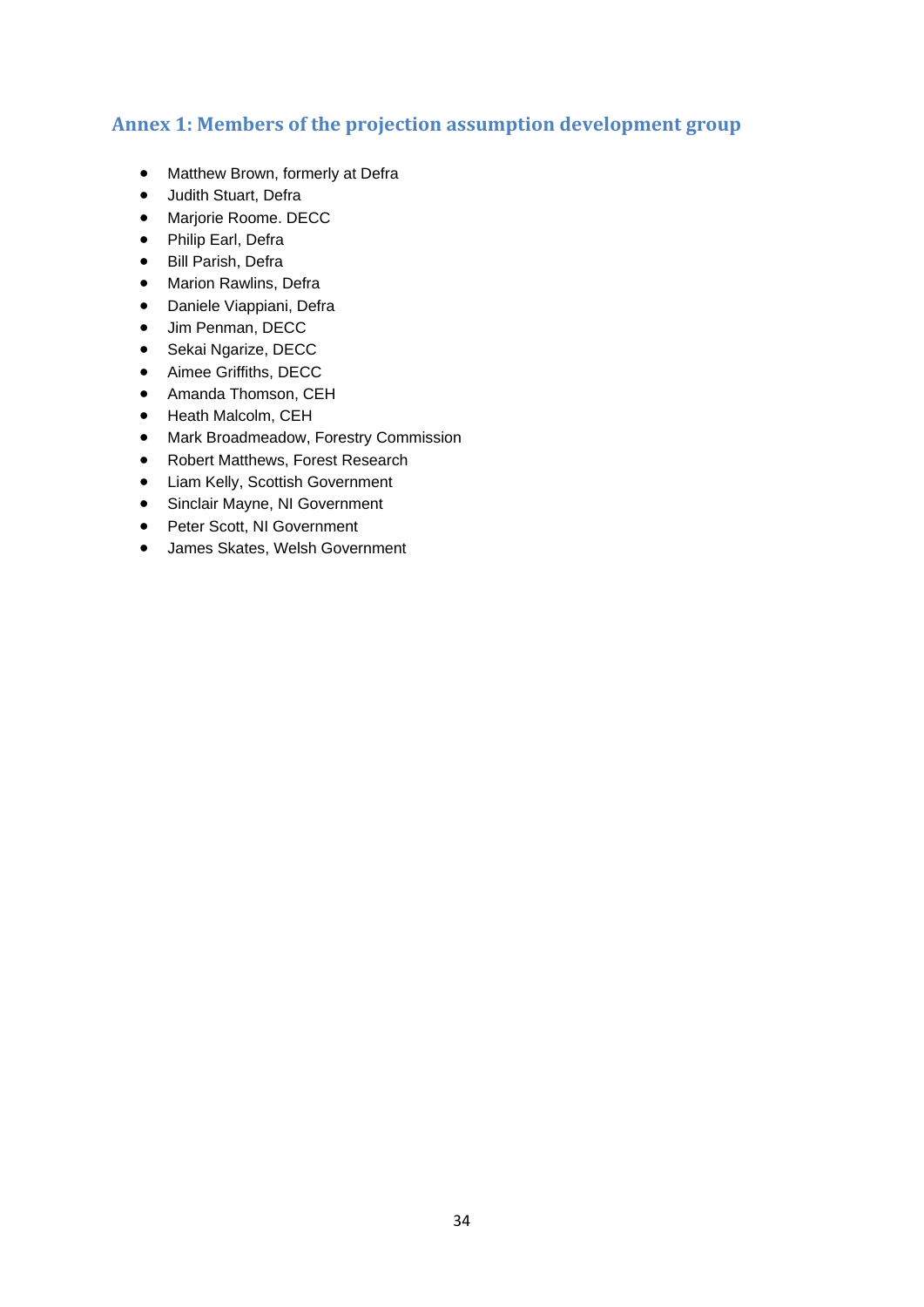## **Annex 2: Forestry Commission estimates of afforestation and deforestation**

Afforestation rates for the low emission scenario (gross area planted each year, kha)

| Year | England | Wales   | Scotland | NI  |
|------|---------|---------|----------|-----|
| 2010 | 2.3     | 0.1     | 2.7      | 0.2 |
| 2011 | 2.5     | 1.0     | 7.5      | 0.2 |
| 2012 | 3.0     | 2.0     | 8.0      | 0.2 |
| 2013 | 3.7     | 3.0     | 8.5      | 0.2 |
| 2014 | 4.6     | 4.0     | 9.0      | 0.2 |
| 2015 | 5.5     | 5.0     | 9.5      | 0.3 |
| 2016 | 6.4     | 5.0     | 10.0     | 0.4 |
| 2017 | 7.3     | 5.0     | 10.0     | 0.5 |
| 2018 | 8.2     | 5.0     | 10.0     | 0.6 |
| 2019 | 9.1     | 5.0     | 10.0     | 0.7 |
| 2020 | 10.0    | 5.0     | 10.0     | 0.8 |
| 2021 | 10.0    | 6.0     | 10.0     | 0.9 |
| 2022 | 10.0    | 6.0     | 10.0     | 1.0 |
| 2023 | 10.0    | 6.0     | 10.0     | 1.1 |
| 2024 | 10.0    | 6.0     | 10.0     | 1.2 |
| 2025 | 10.0    | 6.0     | 10.0     | 1.3 |
| 2026 | 10.0    | 6.0     | 10.0     | 1.4 |
| 2027 | 10.0    | 6.0     | 10.0     | 1.5 |
| 2028 | 10.0    | 6.0     | 10.0     | 1.6 |
| 2029 | 10.0    | 6.0     | 10.0     | 1.7 |
| 2030 | 10.0    | 6.0     | 10.0     | 1.7 |
| 2031 | 10.0    | 5.0     | 10.0     | 1.7 |
| 2032 | 10.0    | 5.0     | 10.0     | 1.7 |
| 2033 | 10.0    | 5.0     | 10.0     | 1.7 |
| 2034 | 10.0    | 5.0     | 10.0     | 1.7 |
| 2035 | 10.0    | 5.0     | 10.0     | 1.7 |
| 2036 | 10.0    | 5.0     | 10.0     | 1.7 |
| 2037 | 10.0    | $5.0\,$ | 10.0     | 1.7 |
| 2038 | 10.0    | 5.0     | 10.0     | 1.7 |
| 2039 | 10.0    | 5.0     | 10.0     | 1.7 |
| 2040 | 10.0    | 5.0     | 10.0     | 1.7 |
| 2041 | 9.6     | 5.0     | 10.0     | 1.7 |
| 2042 | 9.2     | 5.0     | 10.0     | 1.7 |
| 2043 | 8.8     | 5.0     | 10.0     | 1.7 |
| 2044 | 8.4     | 5.0     | 10.0     | 1.7 |
| 2045 | 8.0     | 5.0     | 10.0     | 1.7 |
| 2046 | 7.6     | 5.0     | 10.0     | 1.7 |
| 2047 | 7.2     | 5.0     | 10.0     | 1.7 |
| 2048 | 6.8     | 5.0     | 10.0     | 1.7 |
| 2049 | 6.4     | 5.0     | 10.0     | 1.7 |
| 2050 | 6.0     | 5.0     | 10.0     | 1.7 |